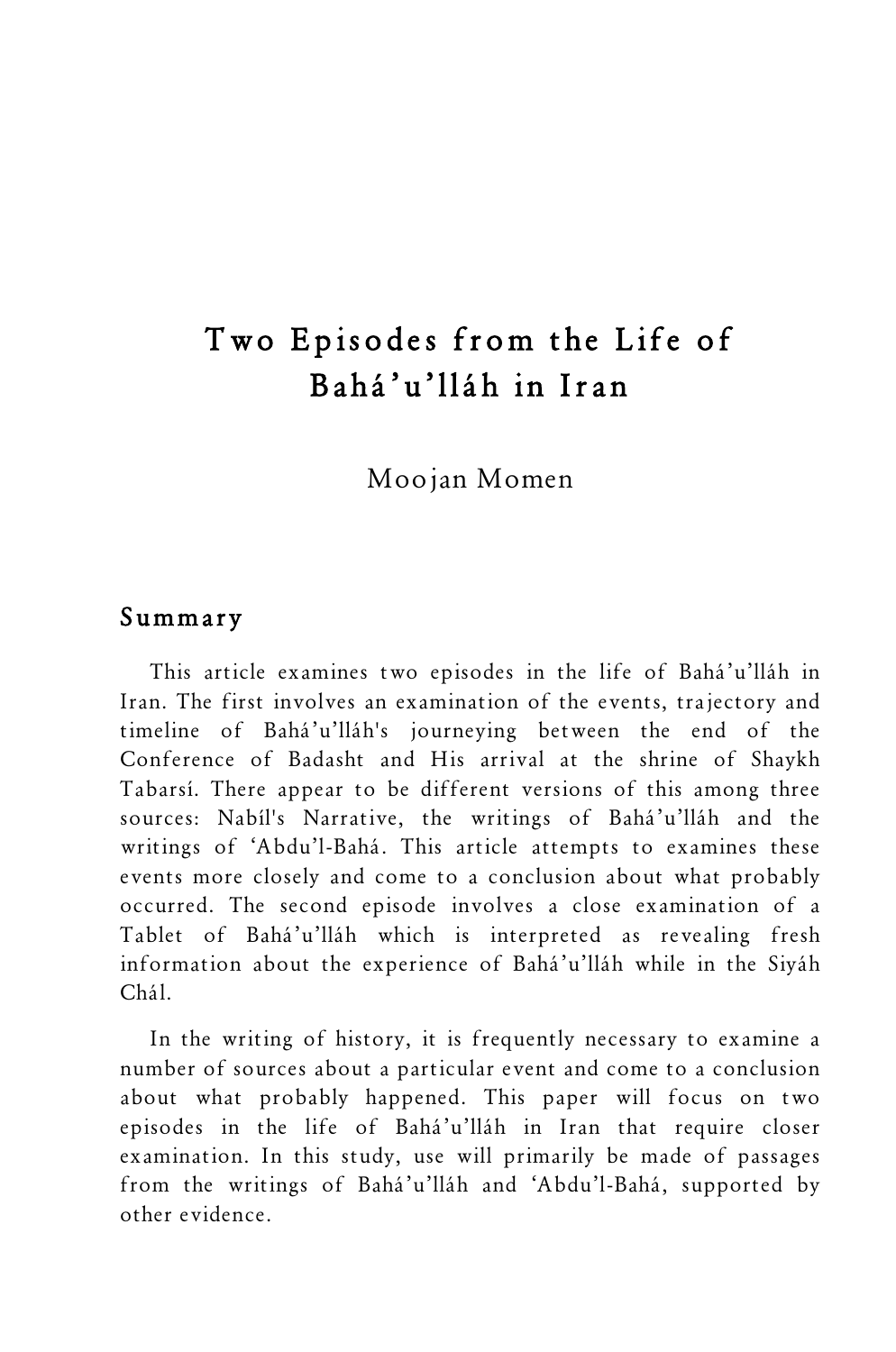# A. The period between Bahá'u'lláh's departure from the Conference of Badasht until His Arrival at Shaykh Tabarsí

The first episode to be dealt with is the question of Bahá'u'lláh's activities between His departure from the Conference of Badasht until His visit to the Bábís at the shrine of Shaykh Tabarsí. This period in the life of Bahá'u'lláh needs to be examined more closely because there are different accounts of events, trajectories and timelines suggested by different sources: Nabíl's Narrative, the writings of Bahá'u'lláh and a Tablet of 'Abdu'l-Bahá. We will here examine all three and make a suggestion as to which sequence of events seems the most likely.

### 1. Nabíl's Account

If one reads Nabíl's Narrative, one finds that Bahá'u'lláh left Badasht and travelled with other Bábís as far as the village of Niyálá. Niyálá is 115 kilometres in a straight line<sup>1</sup> from Badasht but must have take at least 10 days distance, given that it is through mountainous country. There the Bábís were attacked by the villagers and dispersed. Nabíl states that the incident at Niyálá occurred in the middle of Sha'ban 1264 (mid-August 1848).<sup>2</sup> From reading Nabíl's account, it would appear that after this episode, Bahá'u'lláh proceeded to Núr and it was there that orders arrived for Him to be arrested, conveyed to Tehran and there executed, orders that were then annulled the next day by the news of the death of Muhammad Sháh. The following is Nabíl's account of what happened at Niyálá and afterwards.

I have heard Bahá'u'lláh Himself describe that incident:

"We were all gathered in the village of Niyálá and were resting at the foot of a mountain, when, at the hour of dawn, we were suddenly awakened by the stones which the people of the neighbourhood were hurling upon us from the top of the mountain. The fierceness of their attack induced our companions to flee in terror and consternation. . . . None of our companions had remained in Niyálá except Táhirih and a young man from Shiraz, Mírzá 'Abdu'lláh. . . I found no one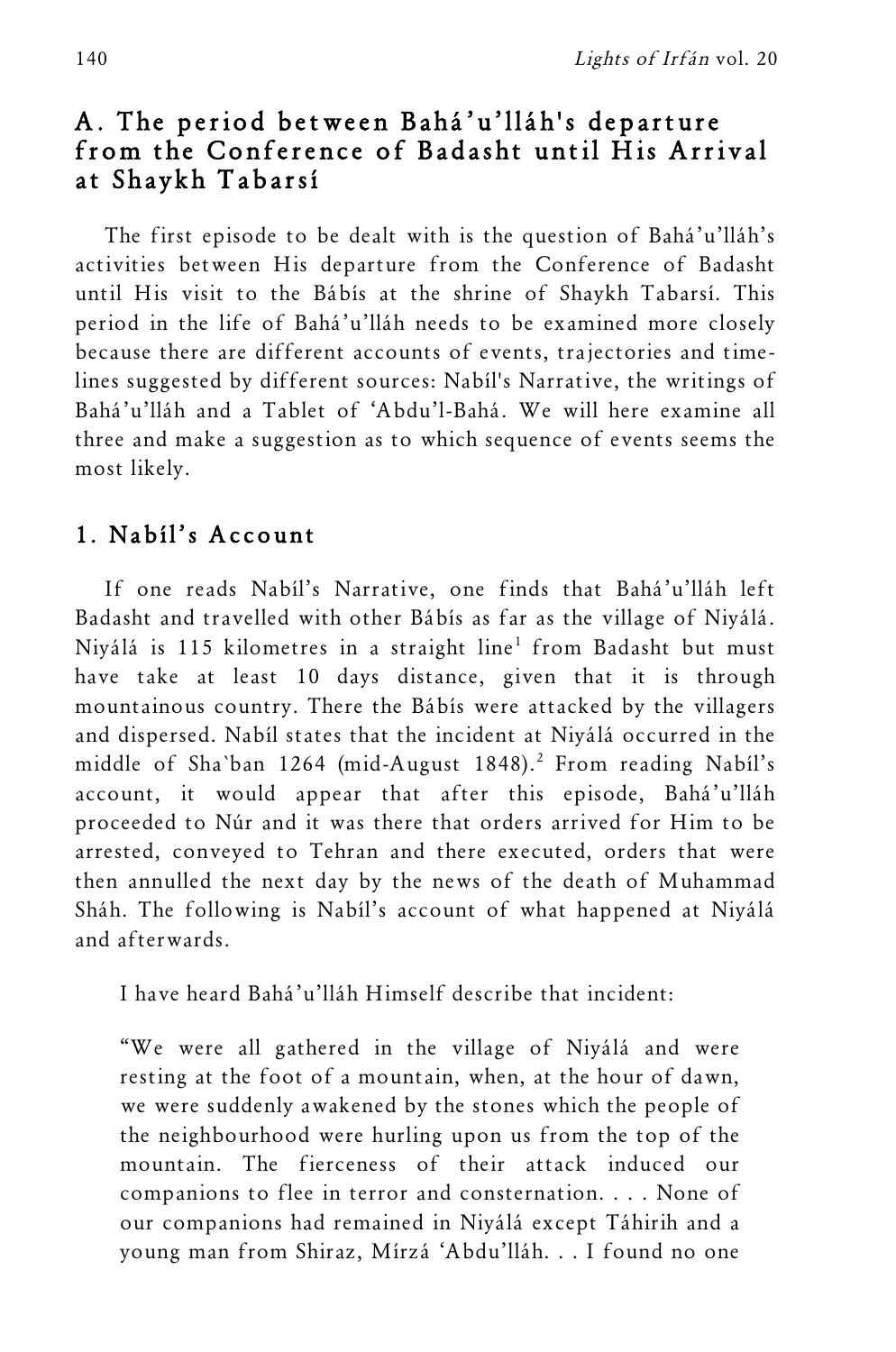into whose custody I could deliver Táhirih except that young man, who displayed on that occasion a courage and determination that were truly surprising..."

Bahá'u'lláh, accompanied by Táhirih and her attendant, proceeded to Núr. He appointed Shaykh Abu-Turab to watch over her and ensure her protection and safety. Meanwhile the mischief-makers were endeavouring to kindle the anger of Muhammad Sháh against Bahá'u'lláh, and, by representing Him as the prime mover of the disturbances of Sháh-Rud and Mazindaran, succeeded eventually in inducing the sovereign to have Him arrested. "I have hitherto," the Sháh is reported to have angrily remarked, "refused to countenance whatever has been said against Him. My indulgence has been actuated by my recognition of the services rendered to my country by His father. This time, however, I am determined to put Him to death."

He accordingly commanded one of his officers in Tihran to instruct his son who was residing in Mazindaran to arrest Bahá'u'lláh and to conduct Him to the capital. The son of this officer received the communication on the very day preceding the reception which he had prepared to offer to Bahá'u'lláh, to whom he was devotedly attached. He was greatly distressed and did not divulge the news to anyone. Bahá'u'lláh, however, perceived his sadness and advised him to put his trust in God. The next day, as He was being accompanied by His friend to his home, they encountered a horseman who was coming from the direction of Tihran. "Muhammad Sháh is dead!" that friend exclaimed in the Mazindarani dialect, as he hastened to rejoin Him after a brief conversation with the messenger. He drew out the imperial summons and showed it to Him. The document had lost its efficacy. That night was spent in the company of his guest in an atmosphere of undisturbed calm and gladness.<sup>3</sup>

The next time that Nabíl's Narrative picks up the story of Bahá'u'lláh is His arrival at the shrine of Shaykh Tabarsí shortly after Mullá Husayn and his companions had arrived there and just as they completed the task of creating some makeshift fortifications to defend themselves against the attacks that they knew were about to occur:

The work had scarcely been completed when Shaykh Abú-Turab arrived bearing the news of Bahá'u'lláh's arrival at the village of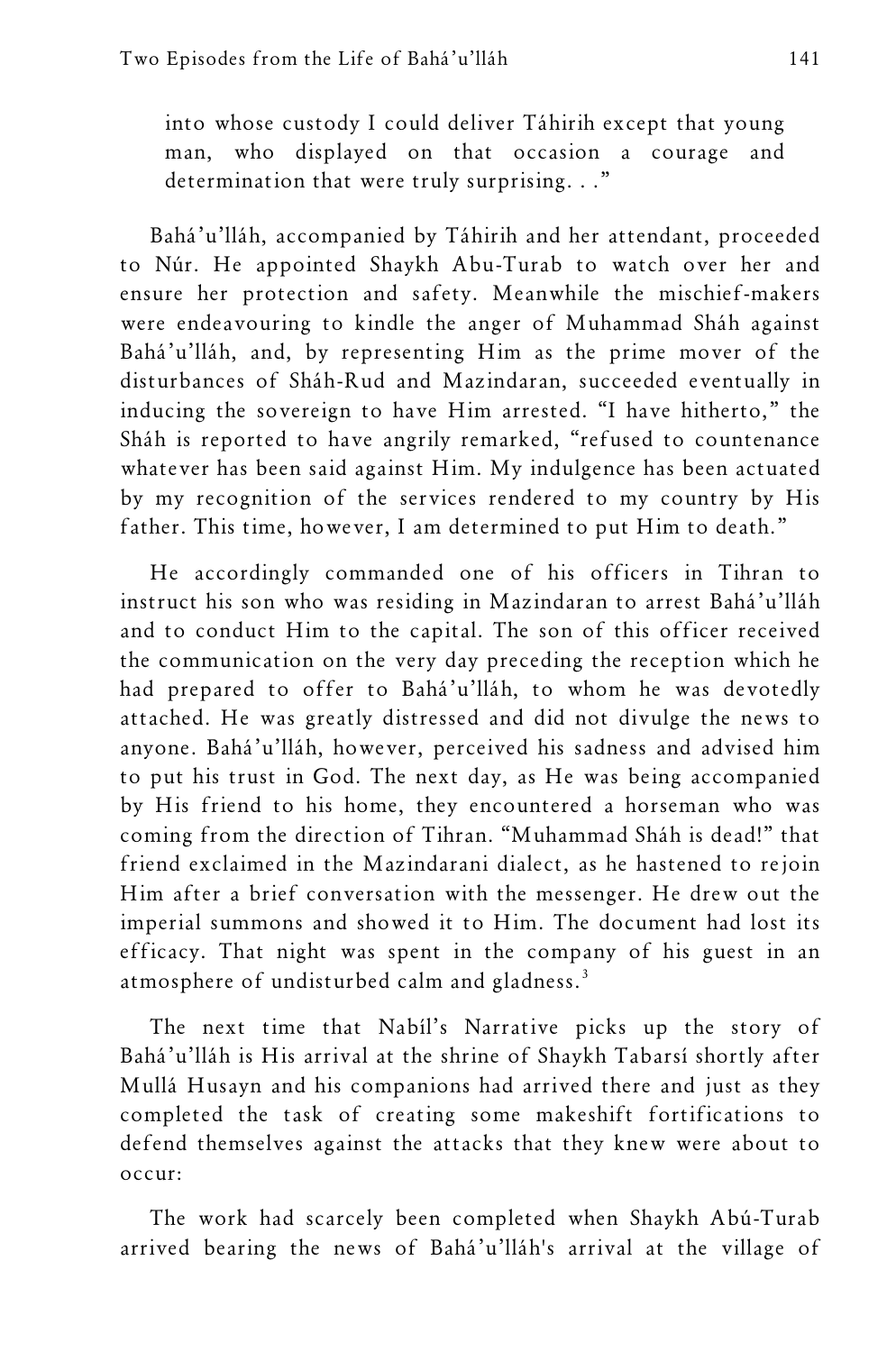Nazar Khán. He informed Mullá Husayn that he had been specially commanded by Bahá'u'lláh to inform them that they all were to be His guests that night and that He Himself would join them that same afternoon.<sup>4</sup>

Given that the last place that Nabíl had mentioned as Bahá'u'lláh's location was Núr and given that Shaykh Abu-Turab [Isthtihardi] is mentioned as having been in Núr with Bahá'u'lláh and Táhirih in the first quotation above and now appears in this second passage bringing news of Bahá'u'lláh's arrival, we are led to believe that Bahá'u'lláh must have come from Núr to be among the Bábís at Shaykh Tabarsí.

#### 2. The decree for the arrest of Bahá'u'lláh

Problems begin to arise when we set the above account by Nabíl against statements made by 'Abdu'l-Bahá in one of His Tablets. The following is a provisional translation:

And so the Blessed Beauty (may my soul be a sacrifice to His loved ones) went to Bandar Jaz and the notables of Jaz showed Him the utmost respect and deference. Then Muhammad Sháh issued, through Hájí Mírzá Áqásí, the decree (farmán) for the execution of the Blessed Beauty. News of this arrived confidentially in Bandar Jaz. As it happened, on the next day, Bahá'u'lláh was invited to one of the villages of a local notable. The Russian officials and some of the local notables were insisting that Bahá'u'lláh should go to the Russian vessel [that was anchored in the port]. However much they urged and insisted, He would not agree. Then on the next day, He proceeded with a large crowd to that village. On the way, a rider came up and gave a paper to the adjutant of the Russian admiral (daryá-bigí). When he opened it, he shouted out with the utmost joy and said in the Mazandarani language "Mardí bimurd", which meant that Muhammad Sháh is dead. And so, on that day, when the local notables and the others present learned that Muhammad Sháh had issued a decree for the execution of the Blessed Beauty, they held a great feast and were in the utmost joy until late at  $nieht.<sup>5</sup>$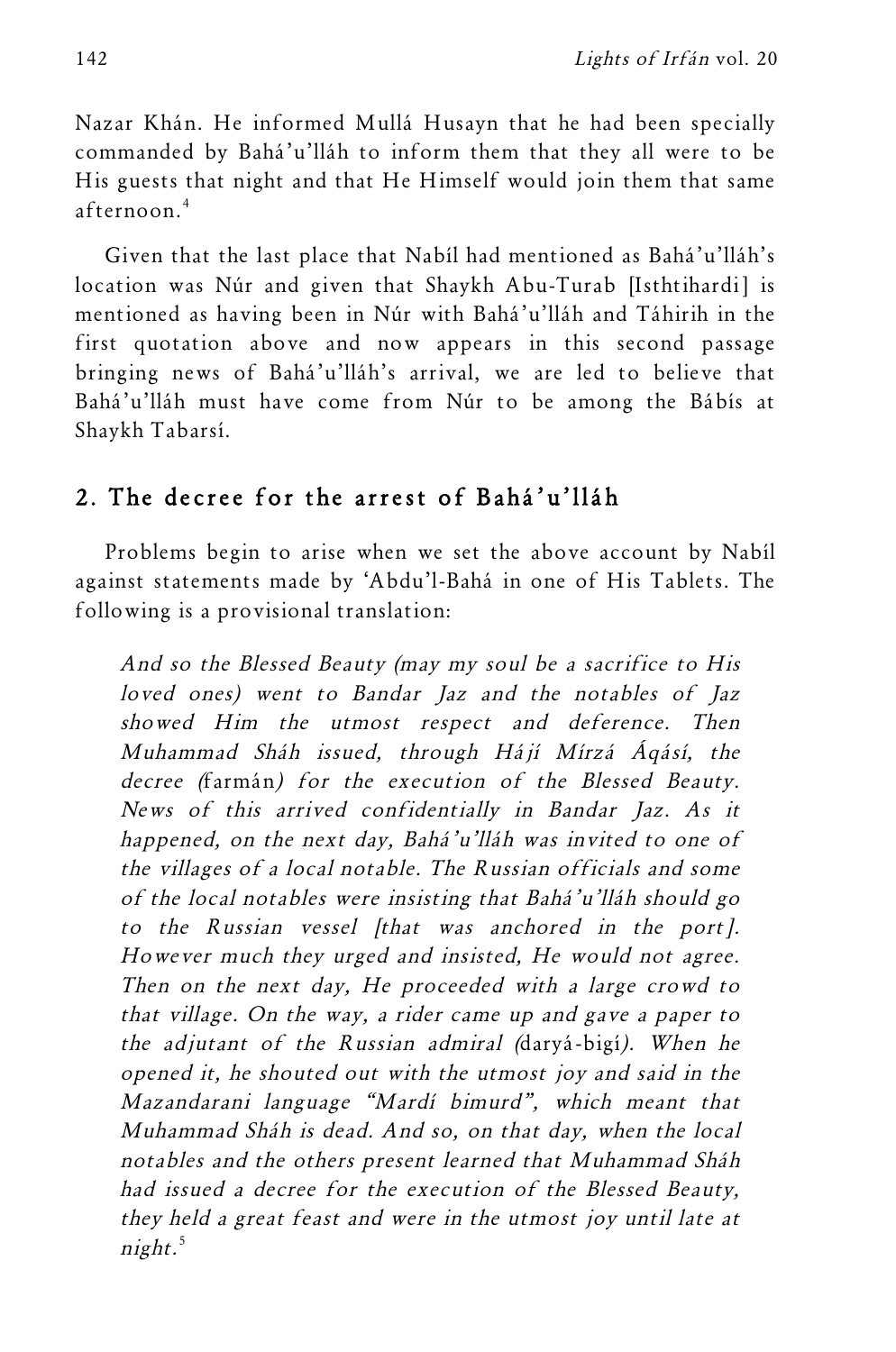Jaz or Gaz is a town at the far eastern end of Mazandaran and Bandar Jaz or Bandar Gaz is the port of that town. From the above, it is clear that this is the same episode (of Muhammad Sháh's decree for the execution of Bahá'u'lláh and its annulment caused by his death) that Nabíl is describing in the first passage from Nabíl quoted above. It cannot be a decree of Muhammad Sháh given on a different occasion since both accounts describe how the decree was nullified by Muhammad Sháh's death. But instead of happening in Núr as the context in Nabíl would seem to indicate, in this account it happened in Bandar Jaz. Both places are in what was then considered to be Mazandaran but they are at the opposite ends of Mazandaran, 200 kilometres apart.

In fact Jaz and Bandar Jaz are situated a distance of about 40 kilometres to the north-east of the village of Niyálá,. It therefore seems much more likely that Bahá'u'lláh went to Bandar Jaz immediately after the Niyálá episode. This would make sense of the fact that Nabíl records that Bahá'u'lláh entrusted Táhirih's safety to Mírzá 'Abdu'lláh Shírází, as mentioned in the passage from Nabíl above. He would not have needed to entrust Táhirih's safety to anyone if He had been accompanying her back to Núr Himself. He entrusted her safety to Mírzá 'Abdu'lláh because, after the attack at Niyálá, He was going to go towards Bandar Jaz and He needed someone to accompany Táhirih to Núr.

### 3. Arrival of Bahá'u'lláh at Shaykh Tabarsí

The death of a king in Iran, as indeed in most countries, was a major event and most people would accurately remember where they were when they first heard of it. Muhammad Sháh died in Tehran on 4 September 1848. News of it would have gone out by couriers (chapar) who rode from station to station only stopping briefly to change horses. It would have reached Bandar Jaz within three or four days. We can therefore place Bahá'u'lláh at Bandar Jaz on about 7th or 8th of September 1848.

We also know that Mullá Husayn Bushrú'í raised the black standard, signalizing according to a well-known Islamic Tradition the advent of the Mahdí, just outside Mashhad on 19 Sha`bán 1264 (21 July 1848) and marched westwards with a band of Bábís. News of the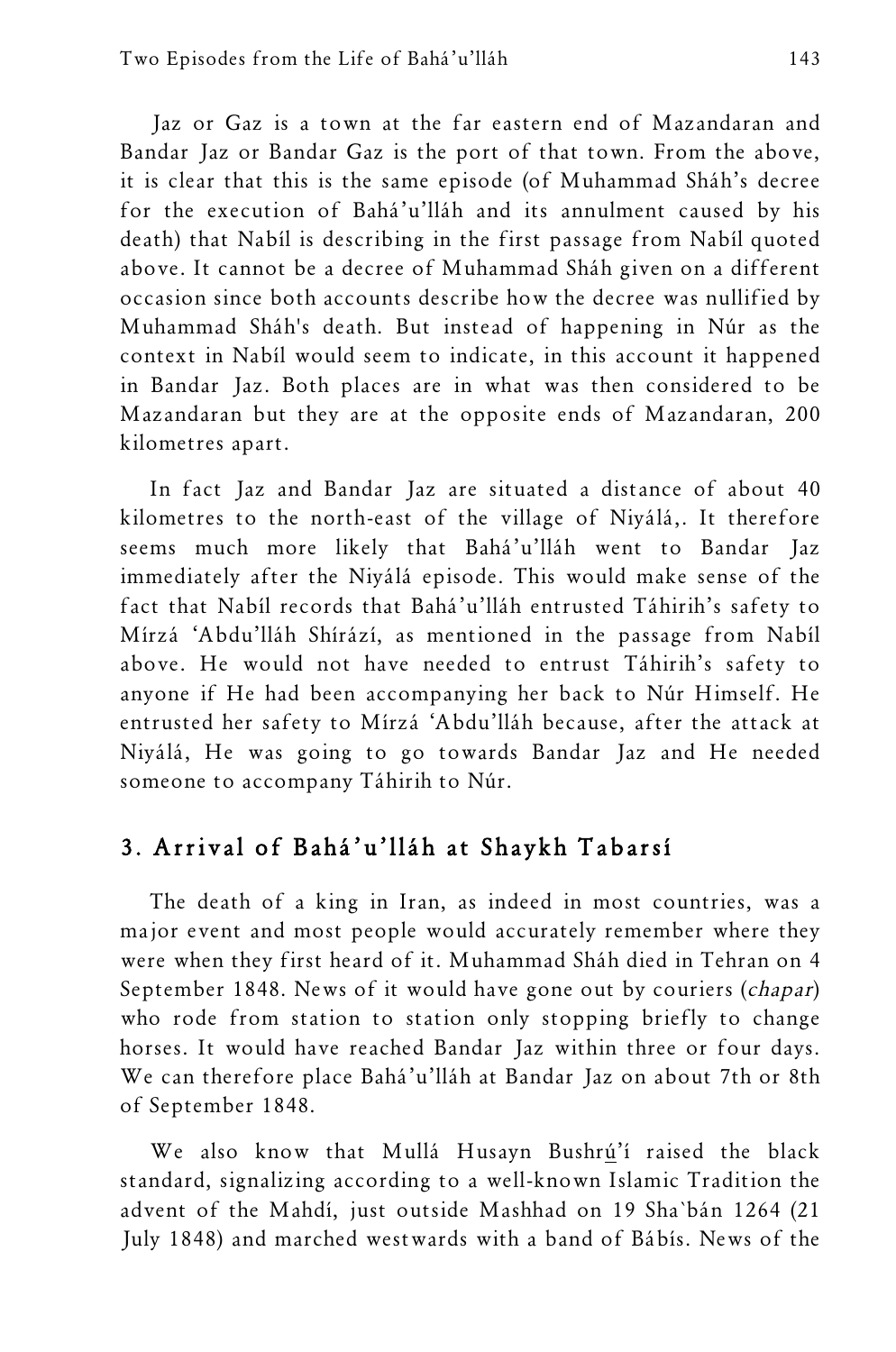death of Muhammad Sháh reached Mullá Husayn when he and his companions had reached Chishmih-`Alí, about 60 kilometres northwest of Damghán.<sup>6</sup> Chishmih `Ali is situated about 56 kilometres almost due south of Bandar Jaz and both are about equidistant from Tehran. News of Muhammad Sháh's death would have reached Mullá Husayn at about the same time as it reached Bahá'u'lláh. Thus we know where both Bahá'u'lláh and Mullá Husayn were on about the same date of 7th or 8th September 1848. From these two locations and this point in time, both were travelling westwards (Bahá'u'lláh almost due west towards Núr, Mullá Husayn in a west north-westerly direction, probably heading for Barfurush, Quddús's hometown, to try to find him).

Bahá'u'lláh would however have spent at a few more days in Bandar Jaz after the news of the death of Muhammad Sháh reached there. Then as He travelled, being a member of one of the notable families in Mazandaran, at each town and village that He came to, custom would dictate that the leading notable of that place would have invited Bahá'u'lláh to remain a few days and at the very least to remain for a substantial feast that would be given in His honour. Bahá'u'lláh's dignity and position in society would have demanded that He remain in each location a requisite length of time to show due honour to His host. Thus Bahá'u'lláh would have travelled slowly. In one Tablet, Bahá'u'lláh alludes to this when He says that He came to that region heading for Núr (provisional translation):

This Wronged One came from the direction of Sháhrúd [near which Badasht is located] until we entered Gaz and visited that area. And from there we went on to Ashraf [the next town west of Gaz, now called Behshahr] and before reaching there to the district of Hizár Jaríb, village by village, town by town.<sup>7</sup>

The phrase "village by village, town by town" indicates the slow nature of His progress. Mullá Husayn was however travelling with no such considerations. He did not need to stay in any place for longer than for a night's rest. He was therefore travelling westwards much more rapidly.

The route of Mullá Husayn took him to Bárfurúsh (now called Babol). He probably thought that he would find Quddús there in his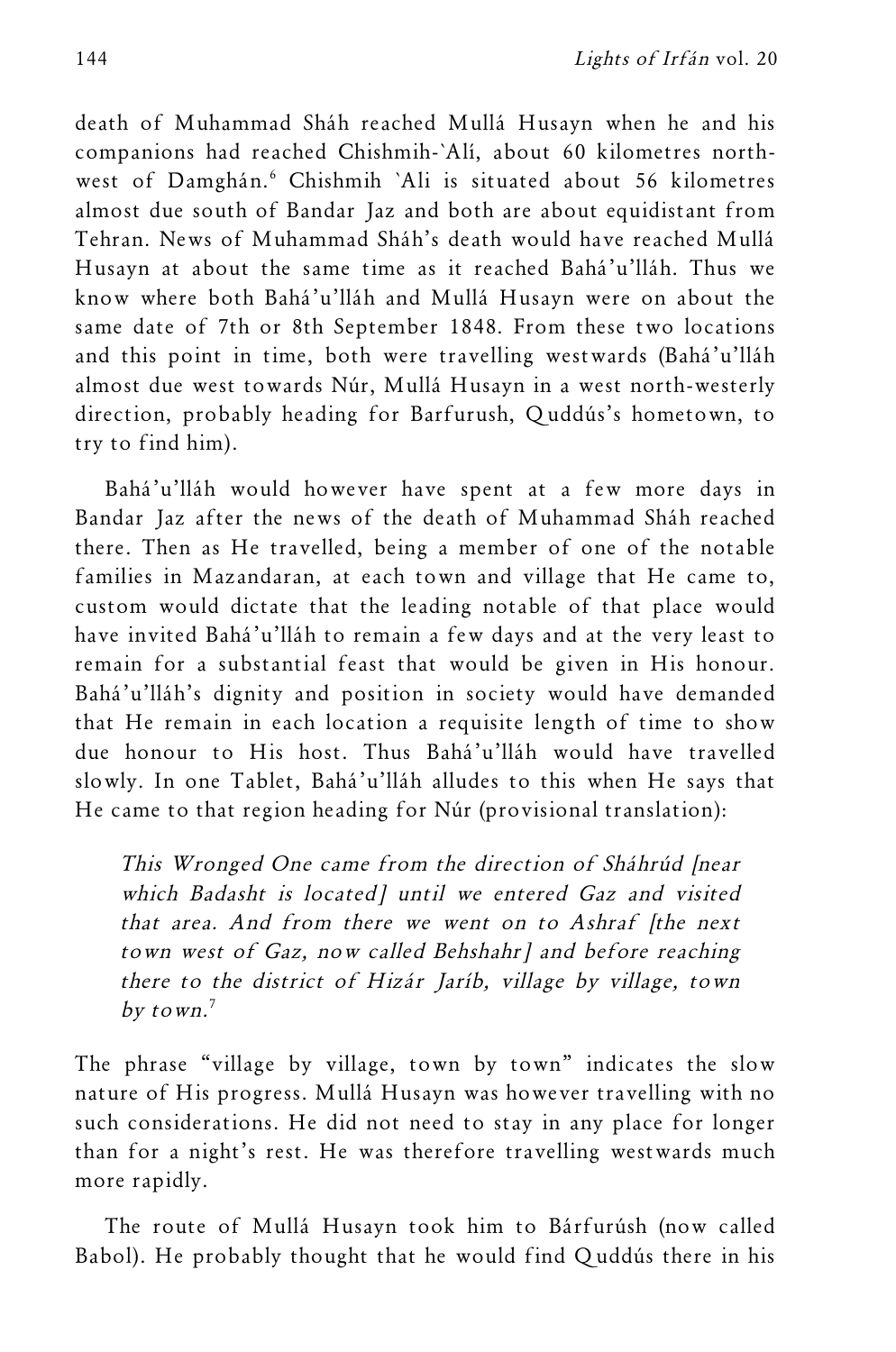hometown. But Quddús had been arrested at Sárí on his way back to Bárfurúsh from Badasht. After a clash with the mob that had been stirred up by Sa`ídu'l-`Ulamá, the religious leader of that town, Mullá Husayn and his companions proceeded to the shrine of Shaykh Tabarsí where they arrived on 14 Dhu'l-Qad`ih 1268 (11 October  $1848$ ).<sup>8</sup>

The route that Bahá'u'lláh was taking westwards from Bandar Gaz and Ashraf would take Him through Sárí and then `Aliyábád. Near `Aliyábád is the shrine of Shaykh Tabarsí. Thus Bahá'u'lláh, travelling much more slowly than Mullá Husayn's party, would have arrived in the vicinity of Shaykh Tabarsí a couple of weeks after Mullá Husayn and his companions first arrived there and would have heard of the presence of the Bábís at Shaykh Tabarsí from the local inhabitants. Bahá'u'lláh would moreover have passed through Sárí on His way and was able to give Mullá Husayn news of Quddús's whereabouts. And so a party was sent to Sari to rescue Quddús.<sup>9</sup> Thus it seems very likely that when Bahá'u'lláh arrived at Shaykh Tabarsí, He was returning from the Conference of Badasht, coming from an easterly direction and not arriving from Núr to the west of Shaykh Tabarsí.

This sequence of events then makes better sense of why Bahá'u'lláh left Shaykh Tabarsí shortly after His arrival there. Nabíl has Bahá'u'lláh arriving in Shaykh Tabarsí from Núr. Firstly, it is a long way from Núr to Shaykh Tabarsí, more than 70 kilometres. It is not clear how news of the arrival of Mullá Husayn at Shaykh Tabarsí could have reached Bahá'u'lláh in Núr so quickly. Second, if Bahá'u'lláh had come from Núr upon hearing of the arrival of Mullá Husayn and his companions in Shaykh Tabarsí, why did He leave again after so short a time, only to try to return again a few weeks later? If Bahá'u'lláh was coming from the east, returning from Badasht to Núr, however, this makes a great deal more sense. Firstly, His route would have taken Him very close to Shaykh Tabarsí, so it is likely that He heard of the Bábís at Shaykh Tabarsí from the villagers and townspeople of that area. Secondly, since He was returning from Badasht, He would have depleted all of the money that He had taken with Him. For the conference of Badasht, Bahá'u'lláh not only rented the gardens where the 81 Bábís attending the conference stayed but He also paid for their food for the twenty-two days of the conference. By the time he arrived at Shaykh Tabarsí on His way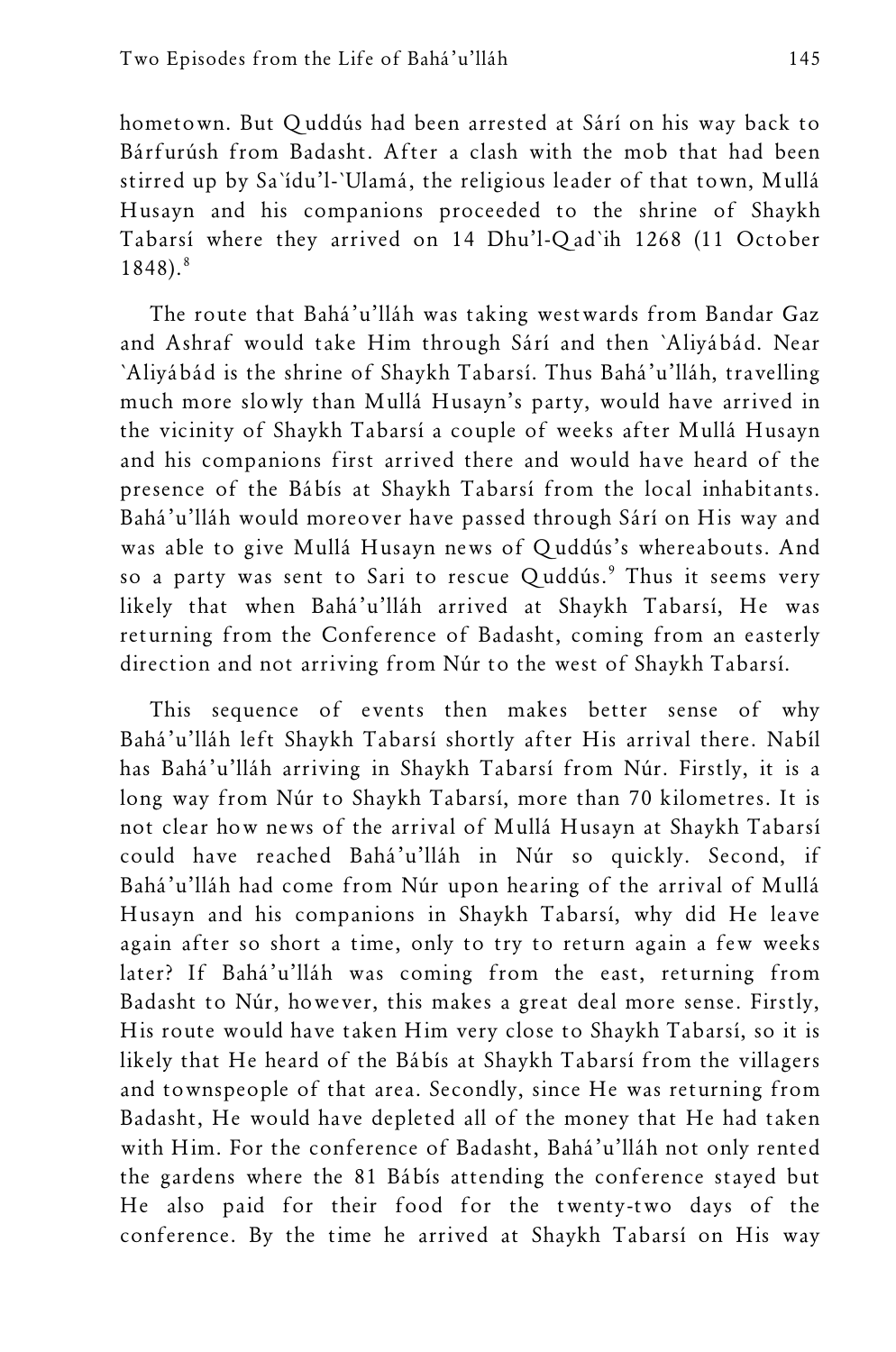back, He must have used up all of the money that He had taken with Him. Seeing the Bábís gathered at Shaykh Tabarsí, requiring provisions that needed to be bought in the surrounding villages, Bahá'u'lláh determined to return to Núr, where He could refurbish His supply of money and provisions. That is why He left Shaykh Tabarsí so soon after arriving. His intention to return was however thwarted when He was arrested with His companions, imprisoned and bastinadoed at Amul on His way back.<sup>10</sup>

# 4. Further details about Bahá'u'lláh's activities at Bandar Jaz

There are two other points that need to be cleared up about this period of time concerning a certain Mírzá Masíh Núrí who died while Bahá'u'lláh was at Bandar Jaz. Mr Hasan Balyuzi assumed that Mírzá Masíh lived in Bandar Jaz and died during Bahá'u'lláh's visit to that town and this is how he describes it at the beginning of Chapter Nine of his book Bahá'u'lláh, the King of Glory (p. 48). Mírzá Masíh Núrí was the nephew (sister's son) of Mírzá Áqá Khán Núrí who at this time was the minister of the army (vazír lashkar) and was later Prime Minister.<sup>11</sup> This family were distantly related both by blood and marriage to Bahá'u'lláh and their hometown was Baladih which was close to Bahá'u'lláh's home village of Tákur, in Núr, Mázandarán. Mírzá Masíh became a Bábí through Bahá'u'lláh and frequented  $B$ ahá'u'lláh's home in Tehran<sup>12</sup>

The research for all of the above points of history was done at the time that I was assisting Mr Balyuzi with the research for his book Bahá'u'lláh, the King of Glory. I suggested on the basis of this research that the episode of Bandar Jaz be placed at the beginning of Chapter Nine (p. 48, where it now is) on Bahá'u'lláh's way back from Shaykh Tabarsí rather than at the end of Chapter Eleven after Bahá'u'lláh's detention at Amul as Mr Balyuzi had originally placed it and as the above Tablet of 'Abdu'l-Bahá seems to suggest.<sup>13</sup>

There is, however, further information about Mírzá Masíh in other Tablets of Bahá'u'lláh. In one Tablet written by Bahá'u'lláh in the voice of Mírzá Áqá Ján, He replies to a person who had asked about a phrase "Masíh in Rayy" which appears in another Tablet (provisional translation):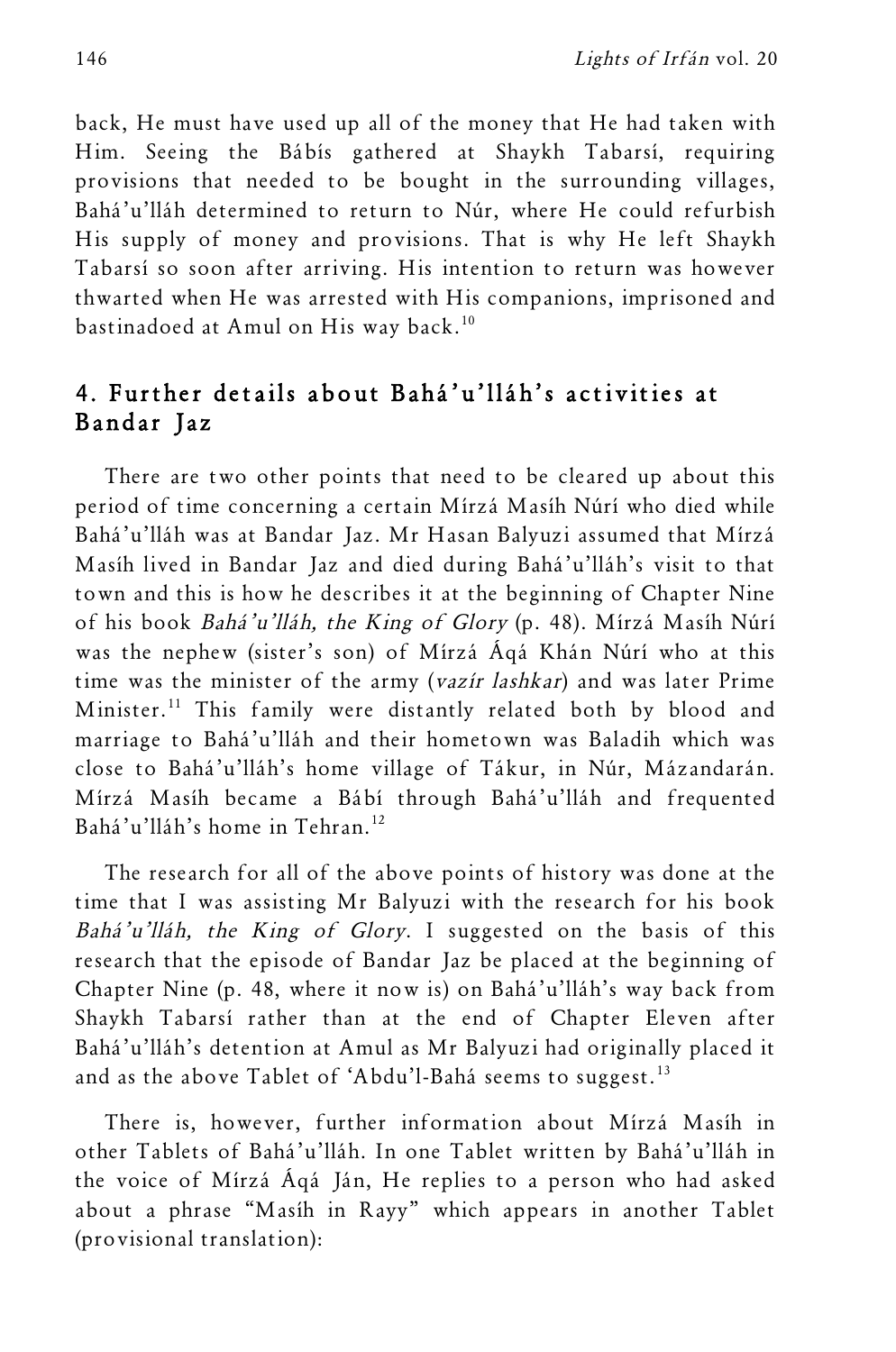This refers to His Honour Hájí Mírzá Masíh Núrí (may the glory and mercy of God be upon him). I have on many occasions heard of him from the lips of the Ancient [Beauty]. On a journey which the Desire of the World undertook in the direction of Khurásán, he was in attendance and later he died and is buried between His Holiness [Sháh] 'Abdu'l-`Azím and Imámzádih Hamzih.<sup>14</sup>

The Bab had directed His followers to proceed to Khurásán to assist Quddús and Mullá Husayn there. Consequently Bahá'u'lláh, Táhirih and a number of other Bábís set off towards Khurásán. They then met Quddús who was coming from Mashhad at Badasht and the Conference of Badasht occurred. Thus the phrase "journey which the Desire of the World undertook in the direction of Khurásán" is a reference to the journey to Badasht and indicates that Mírzá Masíh accompanied Bahá'u'lláh from Tehran to the Conference of Badasht. Thus when he died in Bandar Jaz, he was not resident there (as is stated in Bahá'u'lláh King of Glory, p. 48), but had just arrived accompanying Bahá'u'lláh. Indeed as Mr Balyuzi states, Bahá'u'lláh fell ill after arriving at Bandar Jaz and it is likely that Mírzá Masíh suffered from the same infectious disease but he died of it.

The above point is confirmed by Nabíl who writes that when Bahá'u'lláh left Tehran in the direction of Khurasan, Mírzá Masíh could not bear the separation and hurried after Him. However this account by Nabíl creates another historical problem. As it is published in books by both Fadil Mázándarání and 'Abdu'l-Hamíd Ishráq-Khávarí, this quotation from Nabíl goes on to say that Mírzá Masíh accompanied Bahá'u'lláh as far as Darrih Gaz and died there.15 Darrih Gaz is situated in the remote north-western corner of Iran, close to the present-day border with Turkmenistan. In those days it was an extremely dangerous area to visit. There were frequent Turkomen raids into that area from the north which resulted in deaths, looting and the carrying off of prisoners to be sold as slaves in the markets of Central Asia. No-one would visit Darrih Gaz unless there was a pressing reason to do so and then only as part of a military convoy. There is no reason to suppose that Bahá'u'lláh visited Darrih-Gaz. It would appear that both Ishraq-Khavari and Mazandarani had a manuscript of Nabíl's Narrative where there was scribal error. "Darrih Gaz" was written instead of "dar Gaz" (in Gaz),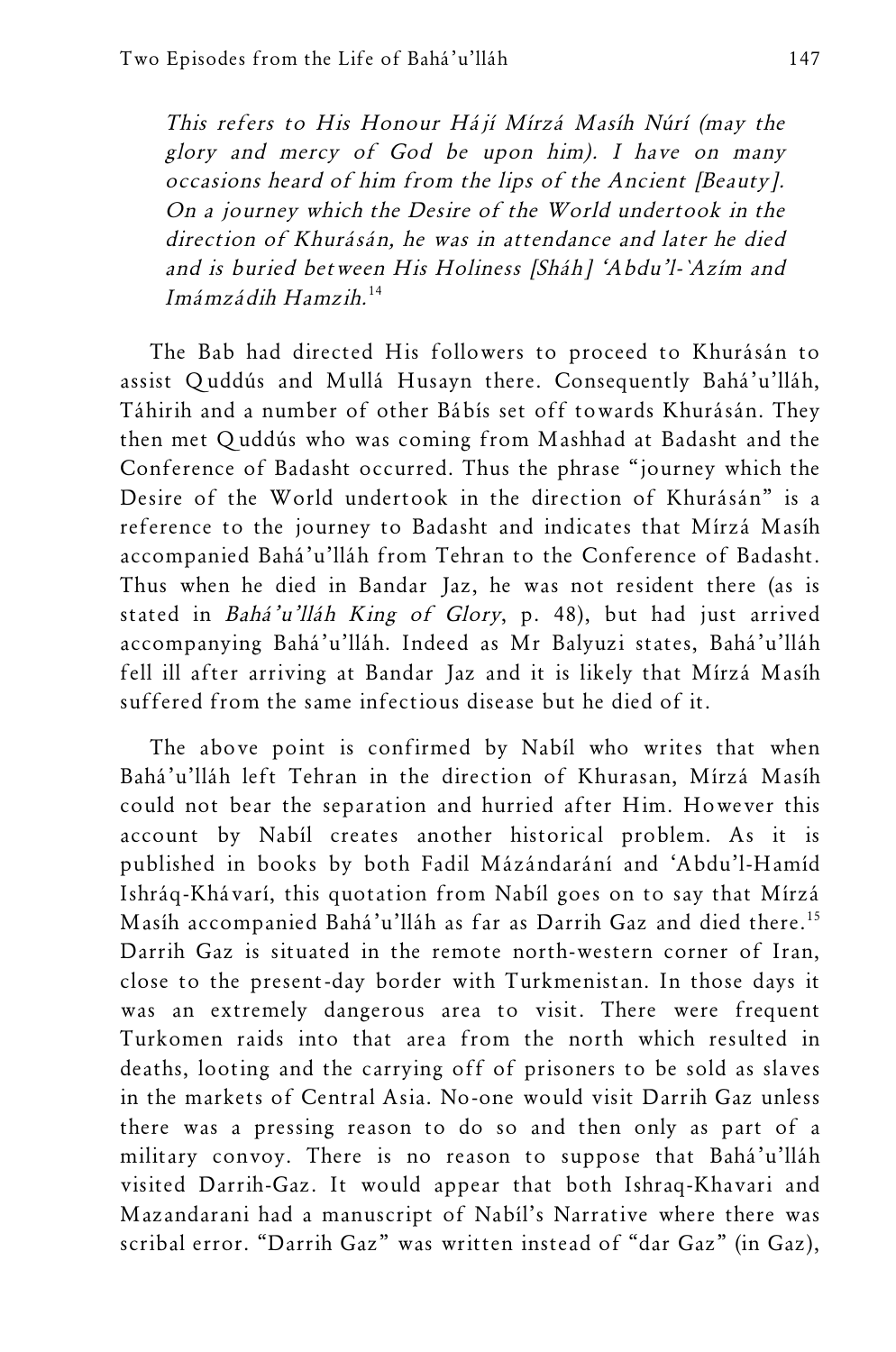a difference of one letter in the Persian text. Indeed in another work, Ishraq Khavari correctly quotes Nabíl and says that Mírzá Masíh died "dar Gaz"  $-$  in Gaz.<sup>16</sup>

#### 5. The Evidence Against

Having presented the evidence for the version of events that I favour, it is necessary to also necessary to present the evidence against it.

First, there is a Tablet of 'Abdu'l-Bahá that has been referred to above. This Tablet, written to the Bahá'ís of Bandar Jaz, seems to suggest the following sequence of events: Bahá'u'lláh was heading towards Shaykh Tabarsí when His party was surrounded and attacked near Shaykh Tabarasí at Niyálá, by Mírzá Taqí, the governor of Amul. Bahá'u'lláh was arrested and taken to Ámul. On the intervention of `Abbas Qulí Khán, He was released from there, but prevented from going to Shaykh Tabarasí. So Bahá'u'lláh proceeded to Bandar Jaz. While there, the decree of Muhammad Sháh for Bahá'u'lláh's arrest and execution arrived. Bahá'u'lláh was pressed to board the Russian ship that was in the harbour but refused. The next day, the news arrived that Muhammad Sháh had died and the decree was therefore void. $17$ 

Most of the description of events in this Tablet concurs with the rest of the historical evidence that we have and, indeed, I have quoted from this Tablet in the account given above. However the sequence of events presents problems. The attempt by Bahá'u'lláh to reach Shaykh Tabarsí and His imprisonment in Amul, which other accounts place as having occurred in late October 1850, over a month after the death of Muhammad Shah, is here placed before the death of Muhammad Sháh, the news of which only reaches Bahá'u'lláh after He has left Amul and arrived in Jaz. It is for this reason that preference has been given to the sequence of events suggested by the Tablet of Bahá'u'lláh that His visit to Bandar Jaz occurred on His way back to Núr from the Conference of Badasht.

A second piece of evidence that does not fit the sequence of events that we have suggested is Nabíl's account that Mírzá Masíh was present in the house of Bahá'u'lláh when Hujjat-i Zanjani reported on his delivery of the Bab's tablet Khutbih-yi Qahriyyih (the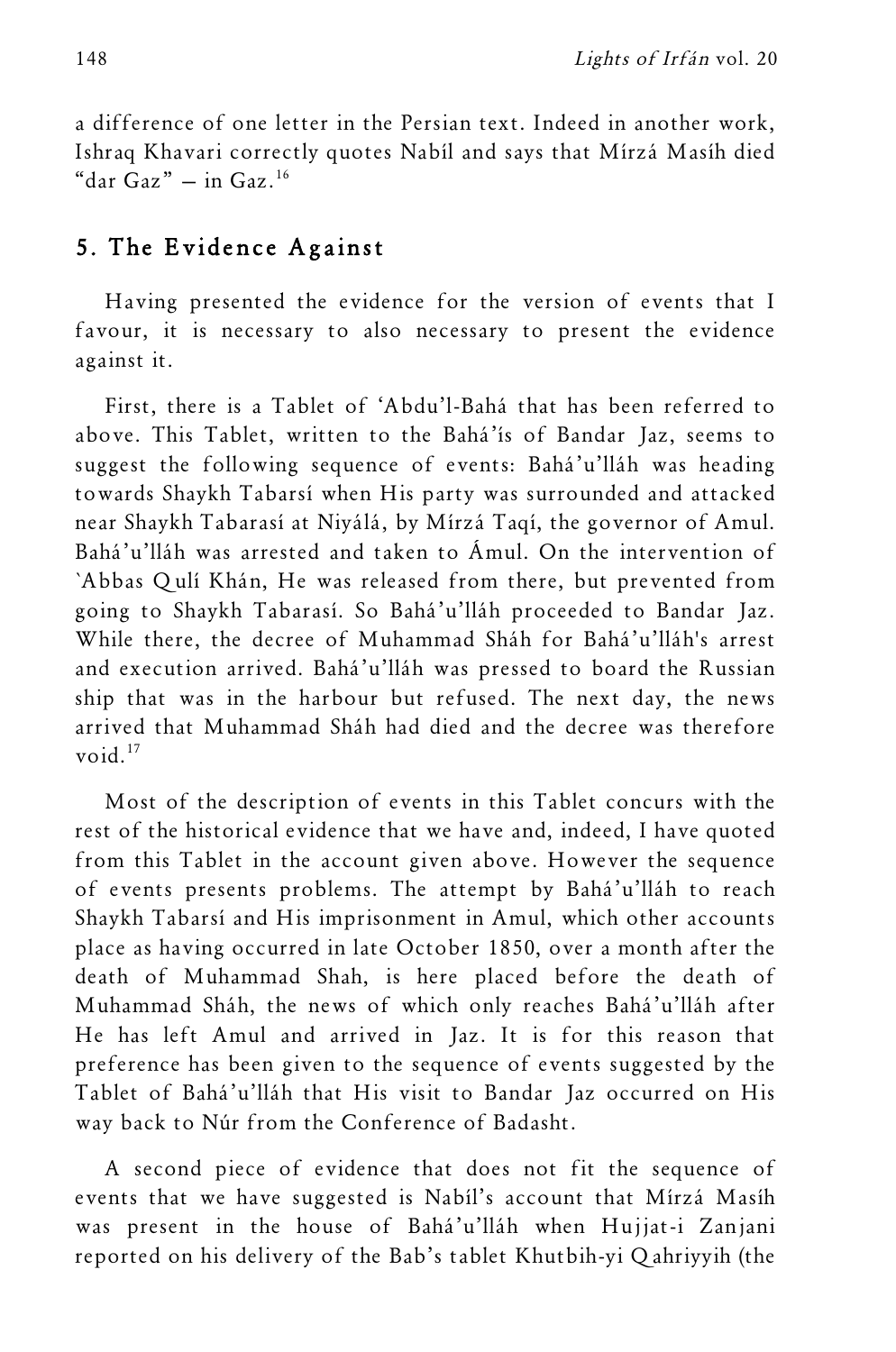Sermon of Wrath) to Hájí Mírzá Áqásí.<sup>18</sup> This Tablet dates from immediately after the Bab's return to Chihriq after His trial in Tabriz, which would have been about the first week in August 1848. Thus this places Bahá'u'lláh and Mírzá Masíh Núrí in Tehran at a date in mid-August 1848 and certainly after the conclusion of the Conference of Badasht (early July 1848) and before Muhammad Sháh's death (4 September 1848). According to the sequence of events we have suggested, at this time in mid-August 1848, Bahá'u'lláh would still have been journeying back from Badasht and may have reached Bandar Jaz. In any case, Mírzá Masíh never returned to Tehran after the Conference of Badasht as he died in Bandar Jaz on his way back. It is just possible that Bahá'u'lláh travelled with Mírzá Masíh to Tehran immediately after the episode of Niyálá and there Hujjat came to His house in about mid-August. Then they travelled all the way back to Bandar Jaz, which is close to Niyálá, in about the end of August. It is not immediately clear however why Bahá'u'lláh should have zigzagged backwards and forwards in this manner over a distance of some 400 kilometres. The only possibility that presents itself is that, according to one unverified account,<sup>19</sup> the person with whom Bahá'u'lláh was with His brother-in-law Mírzá Majíd Áhí, who was the Persian secretary at the Russian Legation in Tehran, when the farmán (decree) of Muhammad Sháh for Bahá'u'lláh's arrest and execution arrived but was subsequently annulled as a result of the death of Muhammad Sháh. It could be that Mírzá Majíd Áhí was sent to Bandar Jaz in order to translate for a Russian admiral who had arrived there aboard a Russian warship (as 'Abdu'l-Baha's tablet seems to suggest) and that Bahá'u'lláh had decided to accompany him together with Mírzá Masíh Núrí, who then died in Jaz. This would then mean that after Shaykh Tabarsi, Bahá'u'lláh's itinerary was: Badasht, Núr, Tehran (where He met with Hujjat); He then set out for Jaz (with Mírzá Masíh Núrí and Mirza Majíd Áhí); in Jaz, Mírzá Masíh Núrí died and Muhammad Sháh's decree arrived, then Baha'u'llah set out for Núr, visiting the Bábís at Shaykh Tabarsí on the way. There would just about have been enough time for this sequence of events to occur but it seems contrary to Baha'u'llah's statement that He came to Jaz from Shahrúd (i.e. Badasht), unless we assume two visits to Jaz (one on the way from Badasht and then one coming from Tehran with Mírzá Masíh).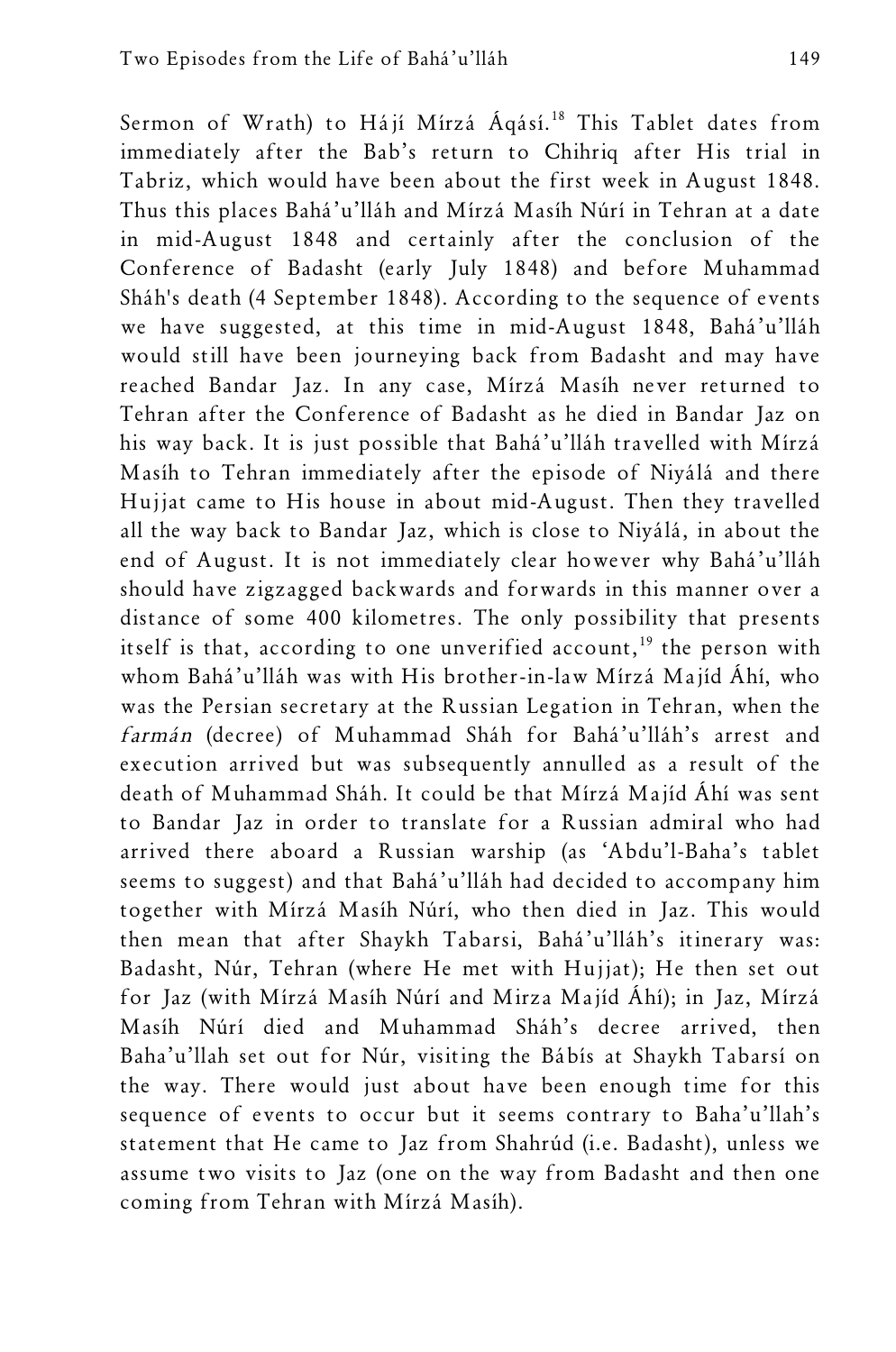Another resolution of the anomaly presented by Nabíl's account that can be suggested is that the Bab wrote several Tablets to Hájí Mírzá Áqásí and Muhammad Sháh and this episode of Hujjat coming to Bahá'u'lláh's house and reporting on his giving a Tablet of the Bab to Hájí Mírzá Áqásí refers to one of the Tablets that the Bab wrote before the Khutbih-yi Qahriyyih.

## B. Bahá'u'lláh's experience in the Siyah Chal

What Shoghi Effendi describes as the "the birth of the Mission of Bahá'u'lláh" was a spiritual experience that Bahá'u'lláh had while He was imprisoned in the Siyáh Chál.<sup>20</sup> The attempt on the life of the Nasiru'd-Din Sháh by three Bábís occurred on 15 August 1852. Following this, all the known Bábís in Tehran were arrested and thrown into an underground dungeon that had formerly been a cistern, the Siyah Chal. At the beginning of the summer when it was customary for the notables of the town to retire to country estates to the north of Tehran in the cooler foothills of the Alborz mountains, the Prime Minister, Mírzá Áqá Khán Núrí, had ordered Bahá'u'lláh to go to his (the Prime Minister's) estate at Afchih to the north-east of Tehran. Bahá'u'lláh was there when the attempt on the life of the shah occurred. The Prime Minister's brother, Ja`far-Quli Khan, who was acting as His host, urged Him to flee to the Caspian coast and catch a ship to Russian territory, but Bahá'u'lláh refused. Instead He set off towards Tehran. On the way, He stopped off at Zargandih to visit His sister who was married to Mírzá Majíd Áhí, the Persian secretary of the Russian Legation in Tehran. He was seen entering the Legation and the Iranian government demanded His being handed over to them as He was a known Bábí. The Russian minister in Tehran agreed to this but asked however that he be shown any evidence that was found against Bahá'u'lláh. This was reported in the official government newspaper, Rúznámih-yi Vaqáyi`-i Ittifáqiyyih of 10 Dhu'l-Qa`dih 1268 (26 August 1852, p. 2, column  $2$ ) – this being probably the first published reference to Bahá'u'lláh in the world:

One of these [Bábís], named Mírzá Husayn `Alí Núrí, fled to Zargandih where the honoured Minister Plenipotentiary of the Russian Government was. The latter, as soon as he realized that [the fugitive] was from this wretched people, he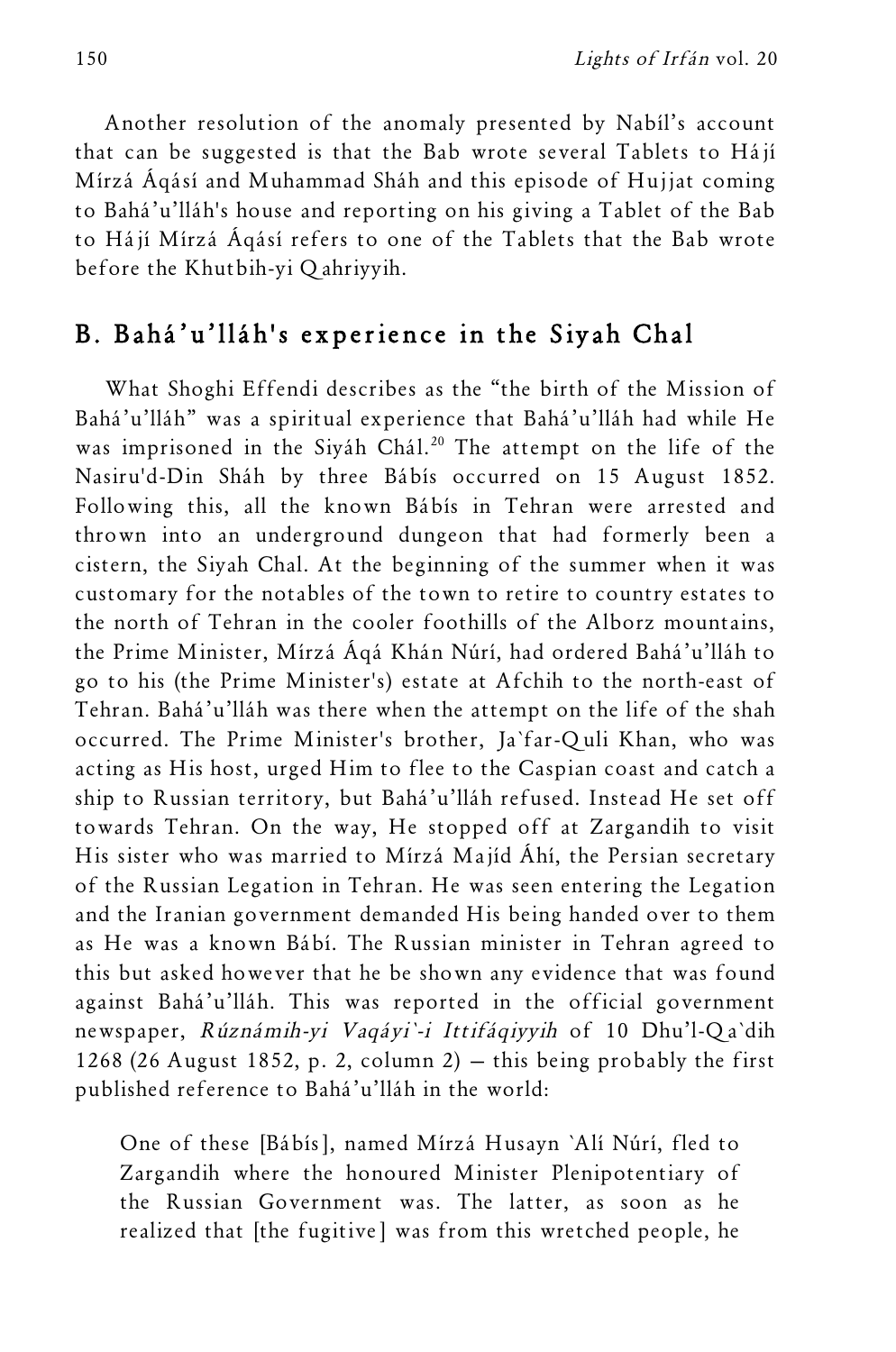acted in accordance with the dictates of the accord that exists between the two governments. With the utmost wisdom, he forbade this and the servants of the embassy sent Him to the officials of the exalted [Iranian] government.

Once in the custody of Persian officials, Bahá'u'lláh was taken on foot to Tehran and thrown into the Siyáh Chál along with the other Bábí prisoners. The same issue of the same newspaper records the execution of thirty-five Bábís. According to the evidence in the reports of the British Minister in Tehran, Justin Sheil, ten of these were executed by the shah's executioners on about 21 August. Then on about 25 August, the remaining Bábís were handed over one by one to the members of various departments of the government and sections of society, each group vying with the other to find ever more gruesome ways of killing their prisoner on the streets of Tehran.<sup>21</sup> The same issue of this newspaper (p. 2, col. 2) also reports that Bahá'u'lláh was condemned to imprisonment:

[As for] Mírzá Husayn `Alí Núrí, Mírzá Sulayman-Qulí, Mírzá Mahmúd and his nephew, Áqá 'Abdu'lláh, the son of Áqa Muhammad Ja`far, and Mírzá Javád Khurázání, since investigations did not show that they were involved with the others in this corrupt and evil action, His Majesty the Shah ordered that they be imprisoned perpetually.

The exact date that Bahá'u'lláh entered the Siyáh Chál is not known but from the date of the attempt on the life of the shah and the above reports, we can surmise that it must have been on 16 or 17 August 1852. It was while Bahá'u'lláh was in the Siyah Chal that he had a spiritual experience that, as with all spiritual experiences, is very difficult to describes in this-worldly language. Bahá'u'lláh therefore uses various images, similes and metaphors to describe it in various passages of His writings. In the Súrih-yi Haykal, He describes it thus:

While engulfed in tribulations I heard a most wondrous, a most sweet voice, calling above My head. Turning My face, I beheld a Maiden — the embodiment of the remembrance of the name of My Lord — suspended in the air before Me. So rejoiced was she in her very soul that her countenance shone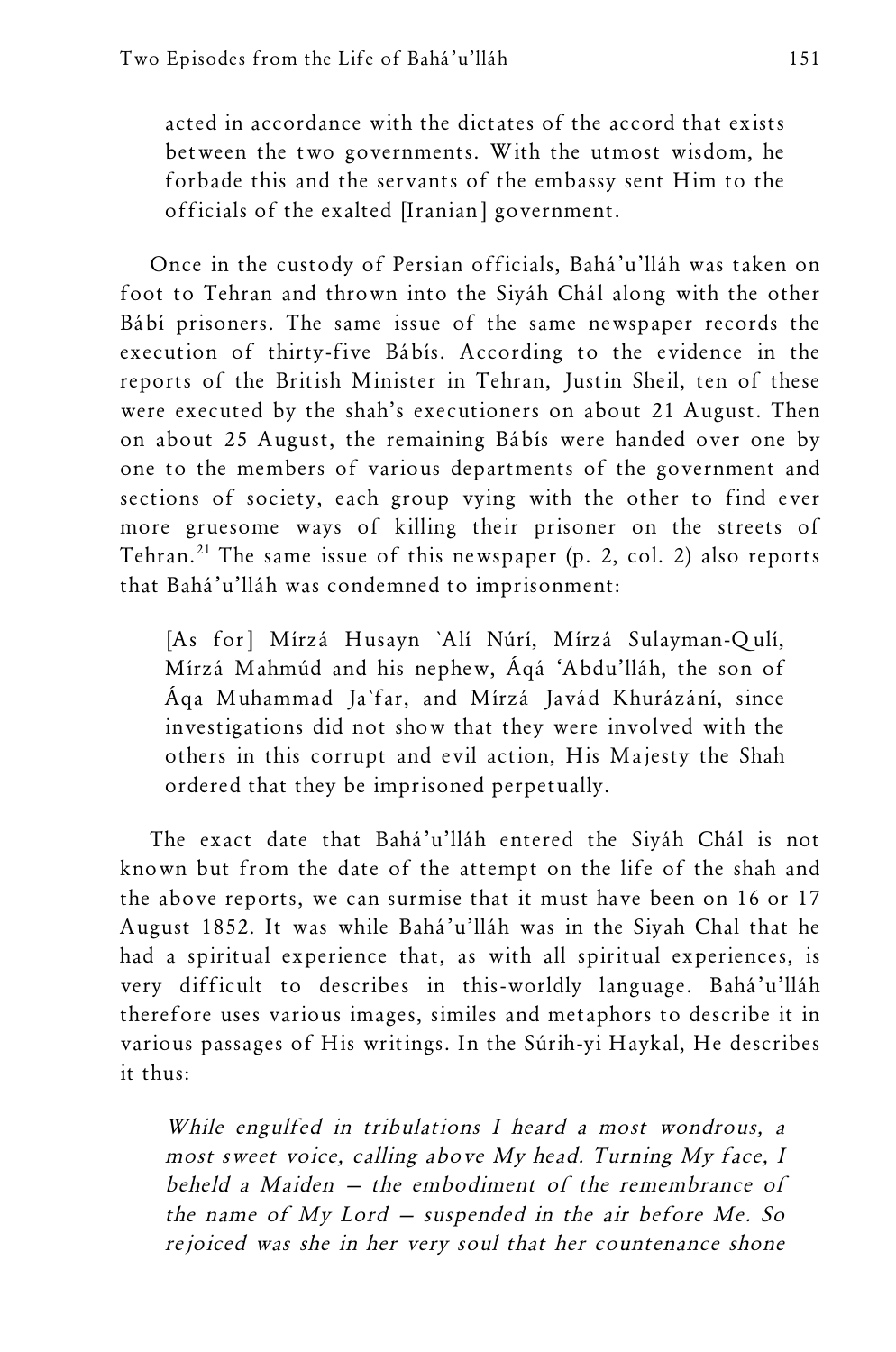with the ornament of the good pleasure of God, and her cheeks glowed with the brightness of the All-Merciful. Betwixt earth and heaven she was raising a call which captivated the hearts and minds of men. She was imparting to both My inward and outer being tidings which rejoiced My soul, and the souls of God's honoured servants.

Pointing with her finger unto My head, she addressed all who are in heaven and all who are on earth, saying: By God! This is the Best-Beloved of the worlds, and yet ye comprehend not. This is the Beauty of God amongst you, and the power of His sovereignty within you, could ye but understand.<sup>22</sup> [SLH 6]

In the Tablet to Násiru'd-Dín Sháh, the episode is described thus:

O King! I was but a man like others, asleep upon My couch, when lo, the breezes of the All-Glorious were wafted over Me, and taught Me the knowledge of all that hath been. This thing is not from Me, but from One Who is Almighty and All-Knowing. And He bade Me lift up My voice between earth and heaven, and for this there befell Me what hath caused the tears of every man of understanding to flow.<sup>23</sup> [SLH 95]

In the Epistle to the Son of the Wolf, Bahá'u'lláh writes:

One night, in a dream, these exalted words were heard on every side: "Verily, We shall render Thee victorious by Thyself and by Thy Pen. Grieve Thou not for that which hath befallen Thee, neither be Thou afraid, for Thou art in safety. Erelong will God raise up the treasures of the earth — men who will aid Thee through Thyself and through Thy Name, wherewith God hath revived the hearts of such as have recognized Him. [ESW 21]

And again in the Epistle to the Son of the Wolf, Bahá'u'lláh writes:

During the days I lay in the prison of Tihran, though the galling weight of the chains and the stench-filled air allowed Me but little sleep, still in those infrequent moments of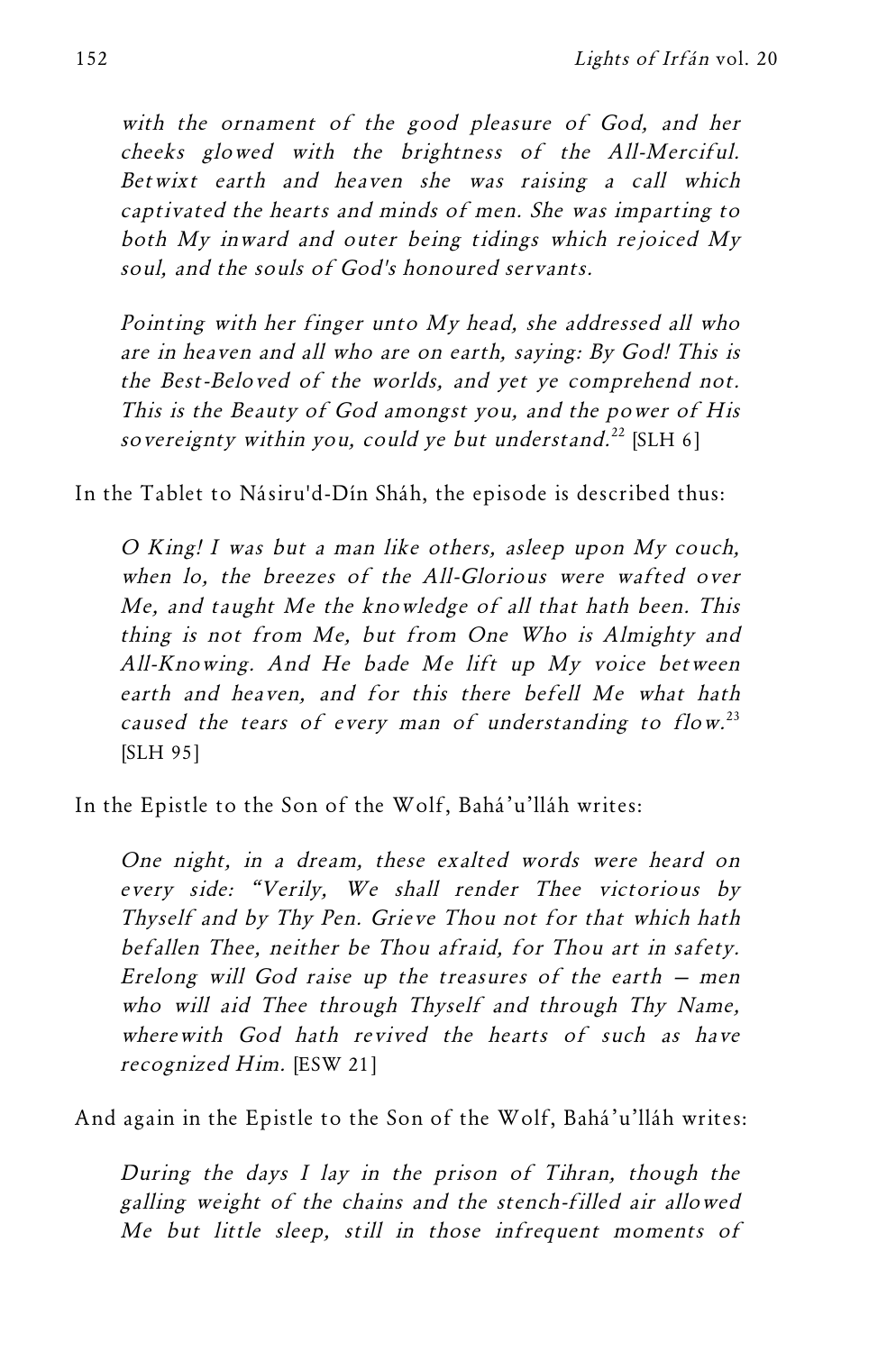slumber I felt as if something flowed from the crown of My head over My breast, even as a mighty torrent that precipitateth itself upon the earth from the summit of a lofty mountain. Every limb of My body would, as a result, be set afire. At such moments My tongue recited what no man could bear to hear. [ESW 22]

Bahá'u'lláh was released from the Siyáh Chál and spent about a month at the home of His half-brother Mírzá Ridá-Qulí and his wife Maryam (Bahá'u'lláh's cousin), recuperating. Since the date of His departure from Tehran for exile in Iraq is stated to be 1 Rabi` II 1269 (12 January 1853), it appears that he left the Siyah Chal on about 13 December 1852. Thus Baha'u'llah's Siyah-Chal spiritual experience must have been between about 16 August and about 13 December 1852.

It is suggested by this writer that some extra information about Bahá'u'lláh's Siyah Chal experience can be obtained from the close examination of a Tablet that He wrote in the `Akka period. The following is a provisional translation of a short passage from this Tablet. After writing about how in the Holy Scriptures of some religions there is mention of the burning of books and the killing of people, He writes about how, in His childhood, He saw an account of the killing of the tribe of Banú Qurayza. This was an episode in the life of the Prophet Muhammad. Banú Qurayza was a tribe of Medina that had been allies of the Muslims but had then betrayed them in battle. After the battle, the Muslims returned to Medina to deal with Banú Qurayza, who surrendered to them. Muhammad had given the judgement of their fate to the leader of another Medinan tribe who had always been allies of the Banú Qurayza. This man sentenced all the men of the tribe to death and the women and children to be sold into slavery. This is a provisional translation of the passage that I wish to focus on:

o When this Wronged One was a child, He read about the attack on the Banú Qurayzah, in a book attributed to Mullá Báqir Majlisí, and immediately became so grieved and saddened that the Pen is unable to recount it, even though what occurred was the command of God and had no purpose except the rooting out of the oppressors. Despite this, with the ocean of forgiveness and boundless mercy before His eyes, He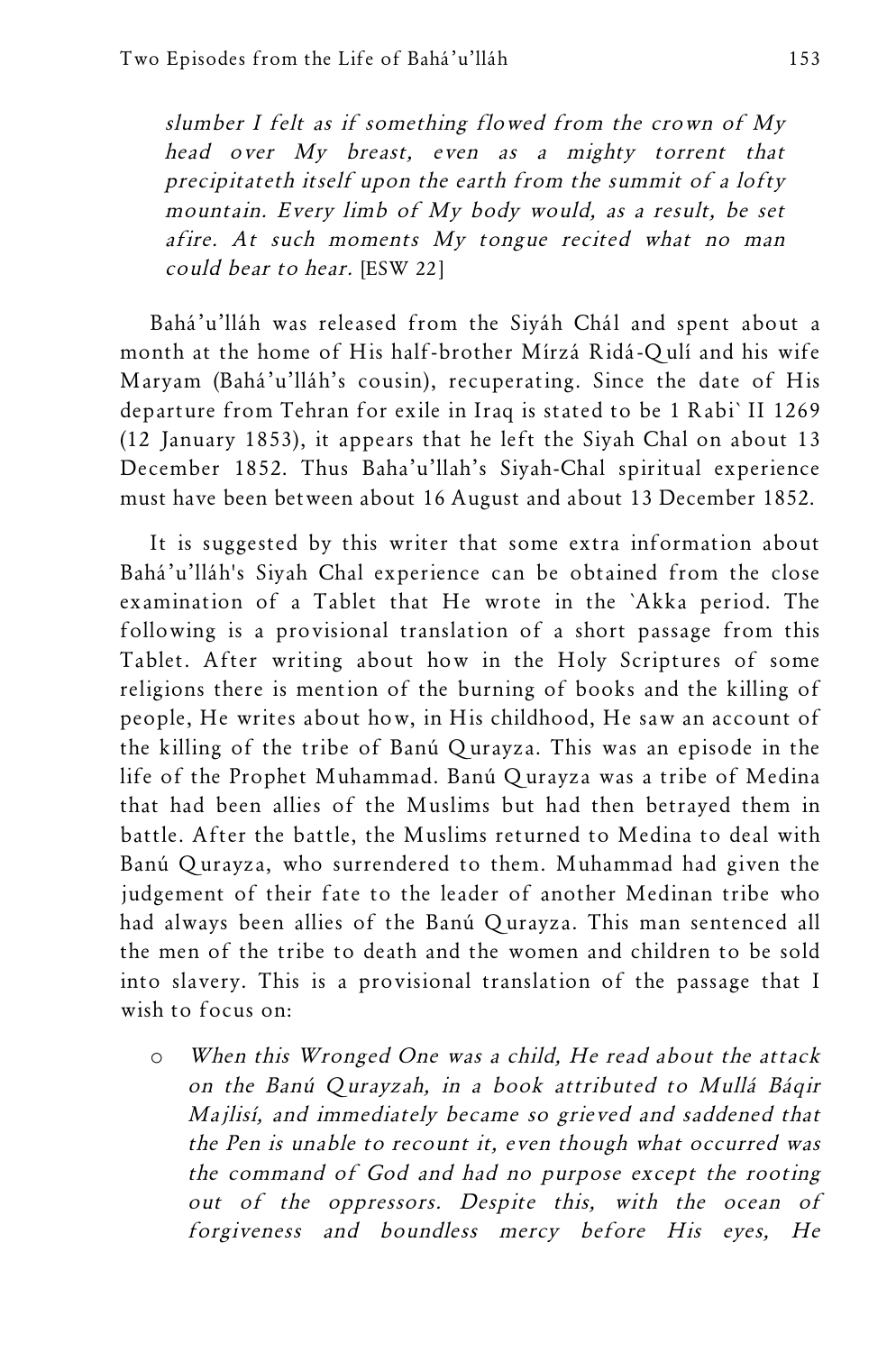beseeched the One True God, exalted be His glory, at that time for that which would be the cause of universal love, fellowship, and the unity of all the peoples of the earth.

- o Until (tá án kih) before sunrise on the second day of the month of [His] birth, all His comportment, speech and thought were thrown into turmoil, a tumult that gave glad tidings of exaltation ('urúj). This tumult was sent down and manifest repeatedly, without interruption, for twelve days, after which the waves of the ocean of utterance became manifest and the effulgences (tajalliyyat) of the sun of certitude dawned,
- o Until (ilá an) it culminated in the moment of Manifestation. Thus I attained unto that which God hath made the source of joy to all mankind and the dawning-place of His bounty to all who are in heaven and on earth.
- o And after that (va ba`d), by means of an ineluctable and irrevocable decree of the Most Exalted Pen, we eliminated whatever had been the cause of suffering, distress, and discord, and rained down the instruments of unity and fellowship.<sup>24</sup>

The original is given here for those who read Persian and wish to check the translation:

• اين مظلوم در طفوليت در کتابيکه نسبتش بمرحوم مغفور ملا باقر مجلسی بوده غزوه اهل قريظه را مشاهده نمود و از آن حين مهموم و محزون بود بشأنيکه قلم از ذکرش عاجز اگر چه آنچه واقع شده امراللّه بوده و مقصود جز قطع دابر ظالمين نبوده ولکن چون دريای عفو و فضل بيکران مشاهده ميشد لذا در آن ايام از حقّ جلّ جلاله ميطلبيد آنچه را که سبب محبت و الفت و اتحاد کلّ من علی الارض بوده

- تا آنکه در دويم ماه مولود قبل از طلوع جميع اطوار و ذکر و فکر منقلب شد انقلابی که بشارت عروج ميداد اين انقلاب تا دوازده يوم متتابع و متوالی نازل و ظاهر بعد امواج بحر بيان مشهود و تجلّيات نير اطمينان مشرق و موجود
- الی ان انتهی الامر الی حين الظهور اذا فزت بما جعله اللّه مبدء فرح العالمين و مشرق العطاء لمن فی السموات و الارضين
	- و بعد از قلم اعلی آنچه سبب زحمت و مشقت و اختلاف بوده بامر مبرم محتوم برداشتيم و آنچه علّت اتفاق و اتحاد نازل و جاری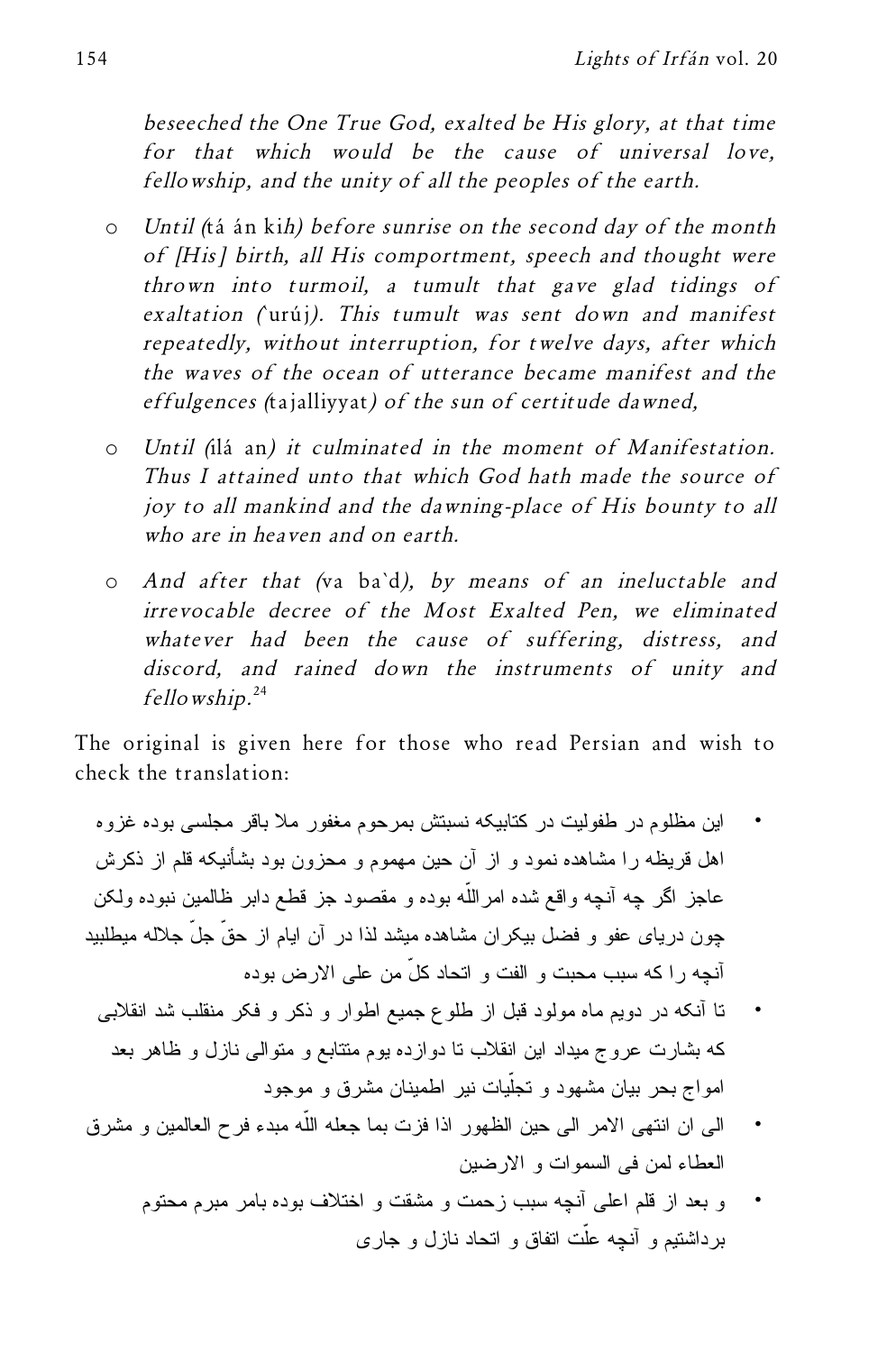It is the hypothesis of this article that this passage records how, after learning of the killing of the Banú Qurayzah, a desire formed in the mind of Bahá'u'lláh as a child to be the instrument of bringing unity and harmony to the world and His description of how this desire was realized through the rest of His life. In describing this lifelong process, Bahá'u'lláh has laid out four stages in the realization of His desire. These four stages are separated by three expressions each of which express the passing of a period of time, that may be short or long: "tá án kih", "ilá an", and "va ba`d". The above translation has been laid out so as to emphasize and clarify these four stages.

The first stage is easy enough to identify since Bahá'u'lláh states that it was in His childhood. The other three stages have to assessed according to Bahá'u'lláh's description of them. In the last stage He states that He "eliminated whatever had been the cause of suffering, distress, and discord, and rained down the instruments of unity and fellowship". From among His writings, this description most closely resembles the Kitáb-i-Aqdas and the Tablets that He revealed in Akka after the Kitab-i Aqdas in which he outlined His social teachings; Tablets such as Ishráqát, Tajalliyyát, the Tablet of the World and the Book of the Covenant. In these Tablets Bahá'u'lláh writes about those things which human beings must do to bring about peace and unity. The most important of these Tablets have been published in a volume called Tablets of Bahá'u'lláh Revealed after the Kitáb-i-Aqdas.

The most difficult of these four phases to identify is the second stage. With the mention of twelve days in this passage, it is tempting to think of the Declaration by Bahá'u'lláh of His mission in the Garden of Ridvan in 1863. However, a specific date is given for the first of these twelve days: the "second of the month of birth". It is most likely that "birth" here refers to Bahá'u'lláh's own birth and would thus be a reference to the month of Muharram in the Islamic calendar. However, the twelve days of Ridván did not fall in Muharram in 1863. There is a slight possibility that it refers to the month of the birth of Prophet Muhammad. Although the term mevlid is used in Turkish to designate the birth of the Prophet Muhammad and the celebrations associated with it, the word mawlúd by itself does not specifically refer to the birth of Muhammad in the Persian usage, according to the dictionaries consulted by the present writer.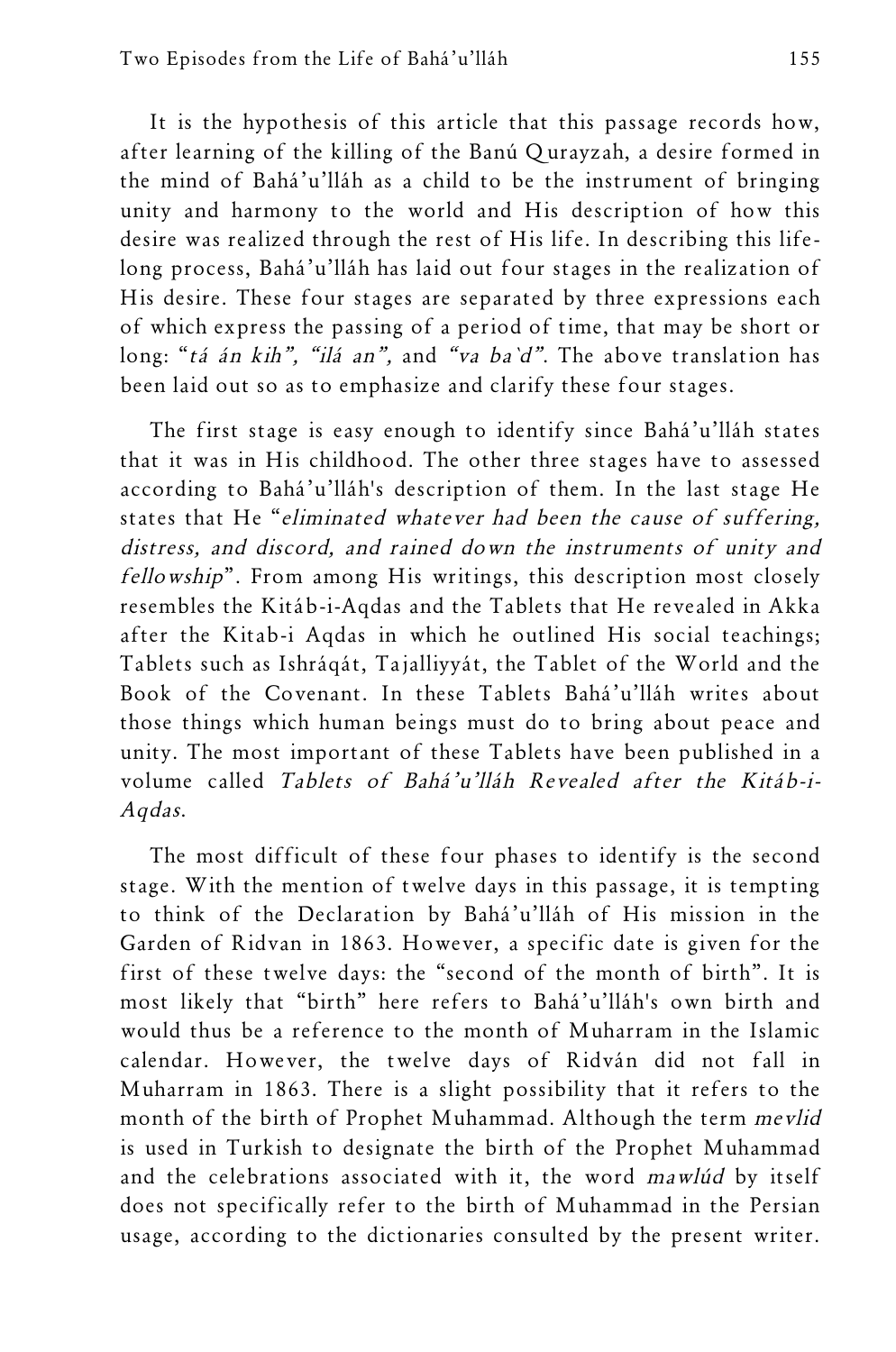It is usual to say mawlúd-i nabí. Occasionally the month of the Prophet's birth is called Rabí` al-Mawlúd, but the writer was unable to find "Máh-i Mawlúd" referring to the month of the Prophet's birth, except in Kurdish. But in any case the twelve days of Ridván also did not fall during the month of the Prophet Muhammad's birth (Rabi` al-Avval) in the year 1863. So this reference to "twelve days" in this Tablet cannot be a reference to the twelve days of Ridván.

If one turns to the description of what occurred during and after these twelve days, one finds that what happened during the twelve days is described as having three features. First, it was of a sufficiently important nature as to throw Bahá'u'lláh's "comportment, speech and thought" into turmoil. Indeed the author is unable to find any other occasion when Bahá'u'lláh expresses Himself so strongly about His inner turmoil. Second, it gave tidings of exaltation (' $urúj$ ). The word  $urúj$  may be significant in that it does not just signify exaltation as a description of an elevated emotive state but rather points to an elevation of a person's state. It is from the same root as the word  $mi' r4j$  (the night ascent of the Prophet Muhammad). In all it connotes a elevation in Bahá'u'lláh's spiritual state. Third, following this event, the "ocean of utterance" (bahr-i bayán) surged forth and "the effulgences (tajalliyyát) of the sun of certitude dawned". Both of these expressions "ocean of utterance" (bahr-i bayán)" and "effulgences (tajalliyyát)" are used repeatedly in the writings of Bahá'u'lláh to refer to His Manifestation and Revelation.25 Thus this passage states that some episode occurred which caused a great tumult within the self of Bahá'u'lláh, which caused an elevation in His state and after which He began to reveal verses. All of these point to Bahá'u'lláh's Siyáh Chál experience as being the episode that is being referred to here. This experience which He variously describes as quoted above led to a tumult within Him, it led to an elevation of His spiritual state — He was wakened to His role as the Manifestation of God (as 'Abdu'l-Bahá describes this<sup>26</sup>); and after this, He began to reveal verses — the Rashh-i `Amá poem in the Siyáh Chál and all of the writings of Bahá'u'lláh during the Baghdad period.

This then leaves the third stage in this passage to be studied. The explanation seems clear from the first words of this passage. The words say: "Until (ilá an) it culminated in the moment (or time) of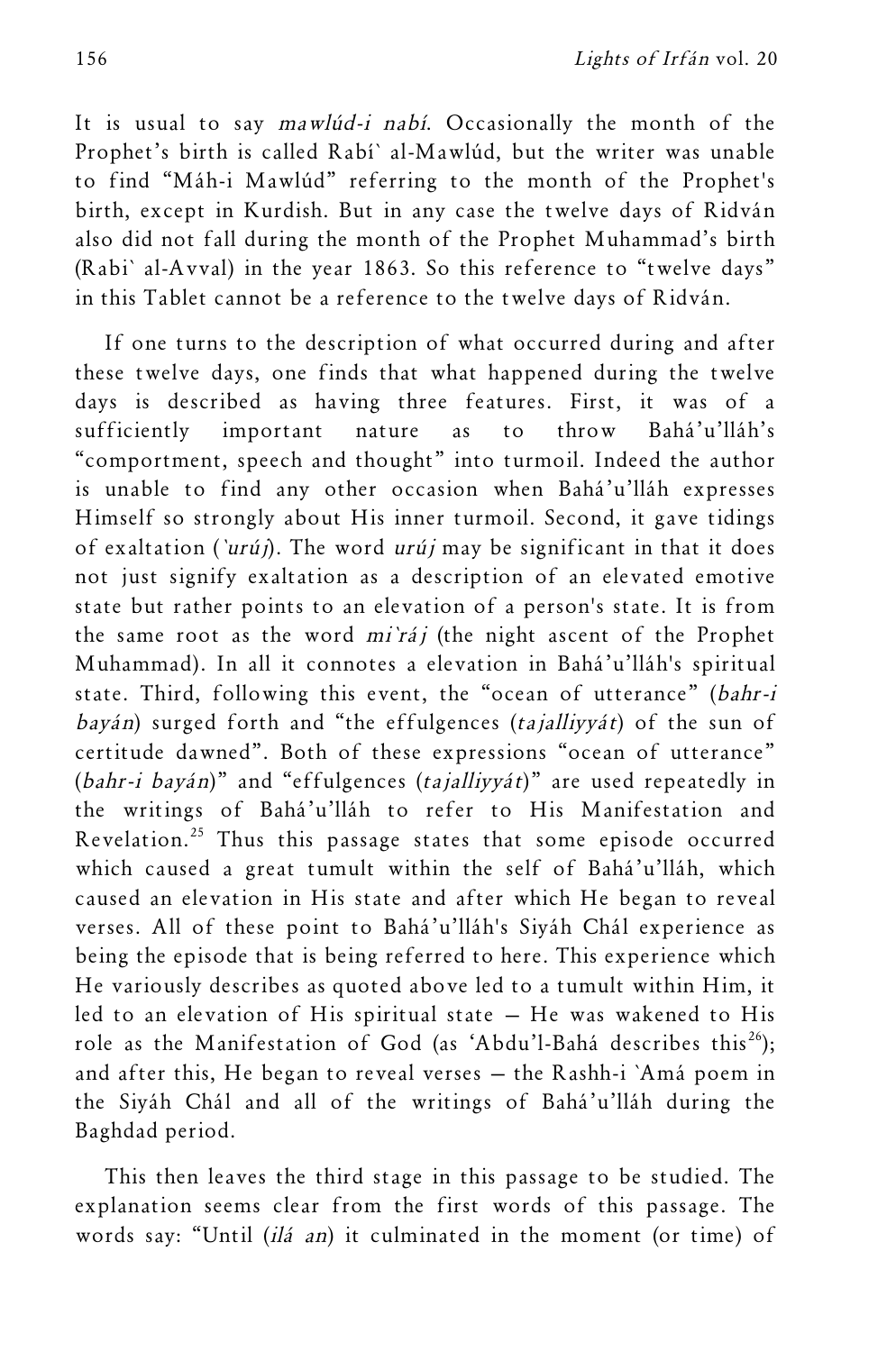Manifestation (hín-i zuhúr)." The moment or time of Revelation appears to be a reference to the Declaration of Bahá'u'lláh at the Garden of Ridván in 1863. This is confirmed in the next sentence where the phrase "that which God hath made the source of joy to all mankind and the dawning-place of His bounty to all who are in heaven and on earth" could well refer to the Manifestation of God and the whole sentence says that Bahá'u'lláh attained to this state at this point, which would again point to the events of the Garden of Ridván.

We could therefore paraphrase this whole passage from the writings of Bahá'u'lláh thus:

Bahá'u'lláh writes that reading the story of the sufferings and killing of the Banú Qurayza filled Him with such sorrow that He beseeched God to bring about what would be the cause of love and harmony among the people for the world. Then in the Siyáh Chál, He had an experience that caused great turmoil with Him and elevated His spiritual state. After this He began to reveal verses. Later He openly manifested Himself in the Garden of Ridván. Finally he revealed the Kitáb-i-Aqdas and then a series of Tablets in which he gave all of the guidance necessary to eliminate the causes of suffering, distress, and discord and to bring about unity and fellowship, thus fulfilling what He had longed for in His childhood.

If this interpretation of this passage of the writings of Bahá'u'lláh is correct, then it gives us valuable new information about the birth of the Mission of Bahá'u'lláh in the Siyáh Chál. We can now say that the spiritual events that Bahá'u'lláh describes in the passages quoted above as the appearance of the Maid of Heaven, the breezes of the All-Glorious wafting over Him, or something flowing from the crown of His head over His breast like a mighty torrent, which signalled the birth of His Prophetic Mission, the beginning of His mission as a Manifestation of God, occurred repeatedly over a twelve day period from 2 Muharram to 13 Muharram 1269, which equates to 16 October to 27 October 1852 A.D. or 1 `Ilm to 12 `Ilm 9 B.E.

There are a number of things to note with regard to this finding. First, we can eliminate the slight possibility that the word mah-i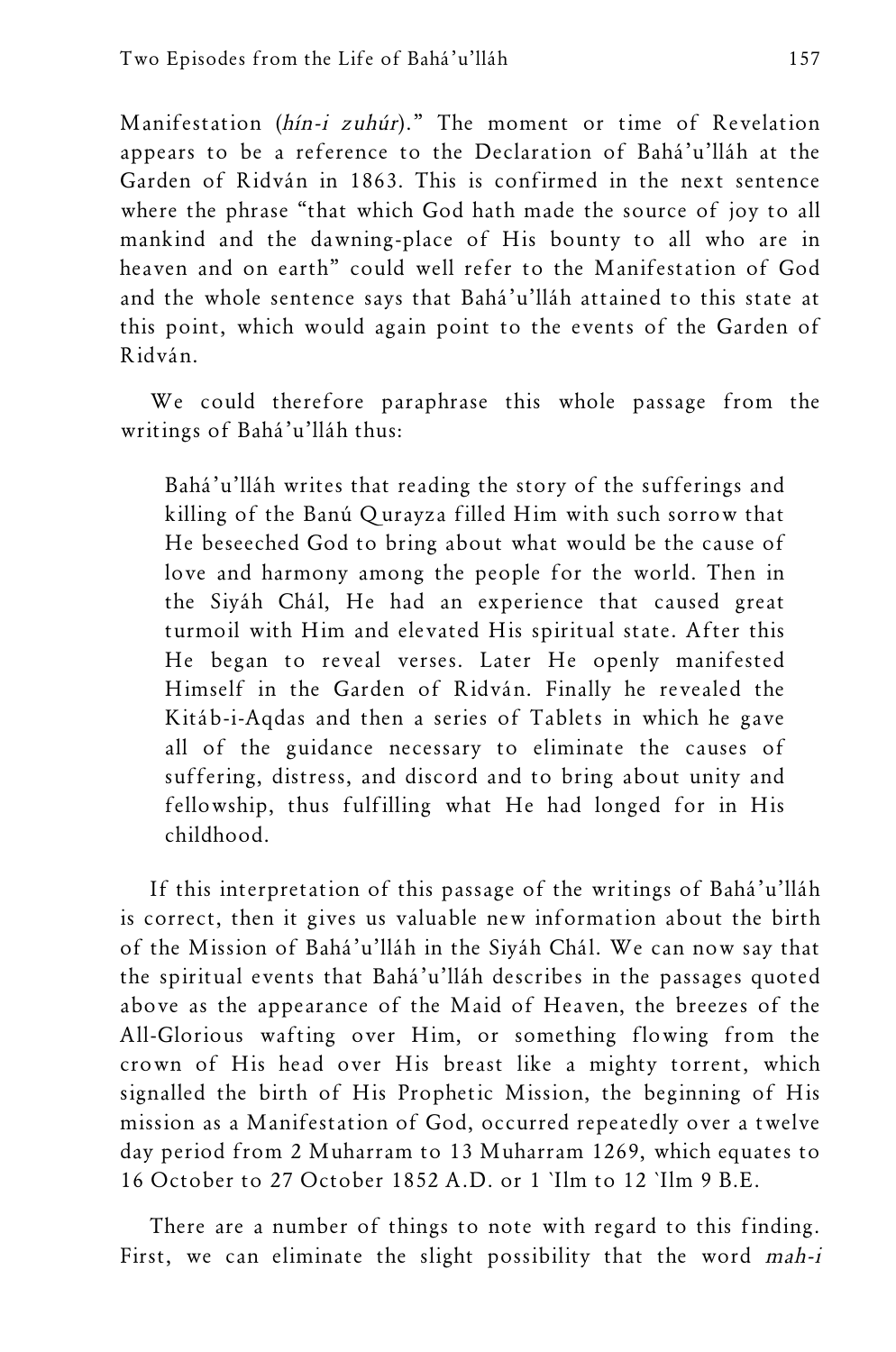mawlúd (month of the birth) refers to the month of the birth of the Prophet Muhammad. Whether taking the Shí`í date of 17 Rabí` I or the Sunní date of 12 Rabí` I, neither of these dates falls within the period that Bahá'u'lláh was in the Siyáh Chál. Second, this event is placed just after the start of the Islamic year 1269, thus fulfilling the words of Shaykh Ahmad that the mystery of this Cause would be revealed after the year 1268:

The Mystery of this Cause must needs be made manifest, and the Secret of this Message must needs be divulged. I can say no more, I can appoint no time. His Cause will be made known after Hin (68) (i.e., after a while). [GPB 97]

And the references by the Báb to "after Hin" and to the "Year Nine":

"In the year nine," He, referring to the date of the advent of the promised Revelation, has explicitly written, "ye shall attain unto all good." "In the year nine, ye will attain unto the presence of God." And again: "After Hin (68) a Cause shall be given unto you which ye shall come to know." "Ere nine will have elapsed from the inception of this Cause," He more particularly has stated, "the realities of the created things will not be made manifest. All that thou hast as yet seen is but the stage from the moist germ until We clothed it with flesh. Be patient, until thou beholdest a new creation. Say: 'Blessed, therefore, be God, the most excellent of Makers!'" "Wait thou," is His statement to Azim, "until nine will have elapsed from the time of the Bayan. Then exclaim: 'Blessed, therefore, be God, the most excellent of Makers!'" [GPB 29]

It is also of significance that, although Baha'u'llah was in the Siyáh Chál from late August 1852, Shoghi Effendi began the Holy Year to commemorate the centenary of Bahá'u'lláh's experience in the Siyáh Chál in October 1952 and closed the Holy Year in October 1953 (which corresponds to the centenary of the "Year Nine", the Islamic vear  $1269$ ).<sup>27</sup>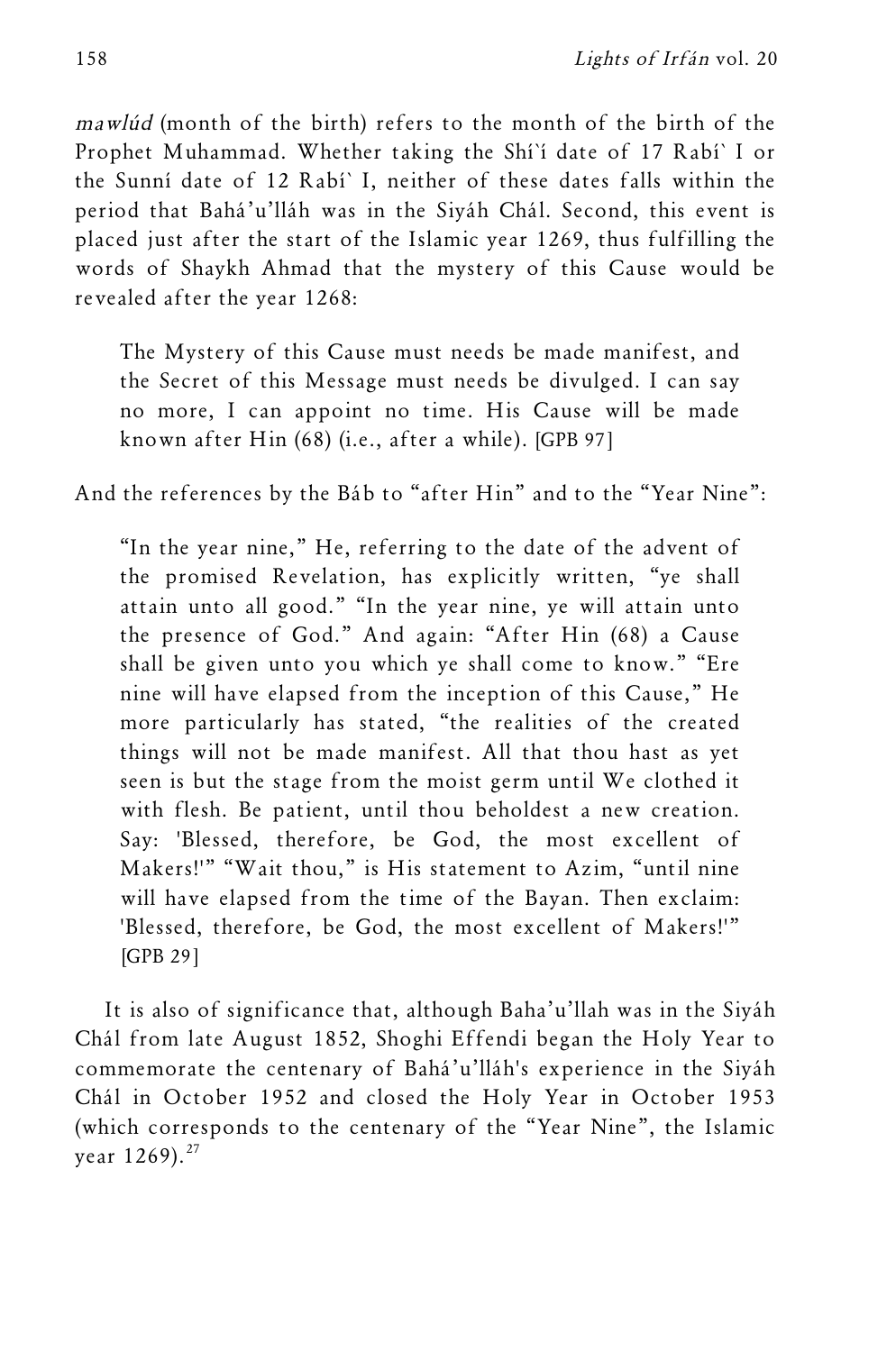#### **NOTES**

1

- $1$  All distances in this article are given as the straight line between the two places. The actual distance travelled would be more, sometimes much more. I am grateful to Bijan Masumian for his comments on this paper.
- <sup>2</sup> Nabíl, The Dawn-Breakers: Nabíl's Narrative of the Early Days of the Bahá'í Revelation (Wilmette, IL: Bahá'í Publishing Trust, 1970), p. 301.
- $3$  Nabíl, The Dawn-Breakers, pp. 298-300.
- <sup>4</sup> Nabíl, The Dawn-Breakers, pp. 347-8.
- $5$ 'Abdu'l-Hamíd Ishráq-Khávarí (ed.), Má'idih-yi Ásmání (9 vols., Tehran: Mu'assisih–yi Millí-yi Matbú`at-i Amrí, 106 BE/1950) vol. 5, pp. 170-71.
- <sup>6</sup> Nabíl, The Dawn-Breakers, p. 326.
- <sup>7</sup> Asadu'lláh Fádil Mázandarání, Asrár al-Áthár, (5 vols., Tehran: Mu'assisih– yi Millí-yi Matbú`at-i Amrí, 124-29 B.E), vol. 1, pp.140-41; Asadu'lláh Fádil Mázandarání, Zuhúr al-Haqq, vol. 3 ([Tehran]: n.p., n.d.), p. 112.
- <sup>8</sup> Nabíl, The Dawn-Breakers, p. 345.
- <sup>9</sup> Nabíl, The Dawn-Breakers, pp. 349-53.
- $10$  Nabíl, *The Dawn-Breakers*, pp. 369-72.
- <sup>11</sup> Ishráq-Khávarí, Má'idih-yi Ásmání, vol. 7, p. 127.
- <sup>12</sup> Nabíl, *The Dawn-Breakers*, p. 323.
- <sup>13</sup> Ishráq-Khávarí, Má'idih-yi Ásmání, vol. 5, pp. 169-71.
- $14$  Mázandarání, Zuhúr al-Haqq, vol. 3, p. 217.
- <sup>15</sup> Ishráq-Khávarí, Má'idih-yi Ásmání, vol. 7, pp. 126-7; 'Abdu'l-Hamíd Ishráq-Khávarí, Qamus-i Iqan, vol. 2 (Tehran: Mu'assisih–yi Millí-yi Matbú`at-i Amrí, 128 BE/1971), pp. 812-3; Mázandarání, Zuhúr al-Haqq, vol. 3, pp. 216-7.
- <sup>16</sup> 'Abdu'l-Hamíd Ishráq-Khávarí, Aqdáh al-Faláh (2 vols. 130-132 B.E./1974-1976) vol. 1, p. 40.
- <sup>17</sup> Ishráq-Khávarí, Má'idih-yi Ásmání, vol. 5, pp. 169-71.
- <sup>18</sup> Nabíl, *The Dawn-Breakers*, p. 323.
- <sup>19</sup> Dr Iraj Ayman informed me (in a telephone conversation on 1 January 2019) that Mr. Abu'l-Qásim Afnán, when he had just returned from a pilgrimage visit to the Holy Land, informed him that he had an opportunity to read the manuscript of the materials that Nabil had written for the second volume of his Narratives. He had photocopied and brought for Dr Ayman some pages in which was an account of the friendly relationship between Bahá'u'lláh and Mírzá Majíd Áhí; that they